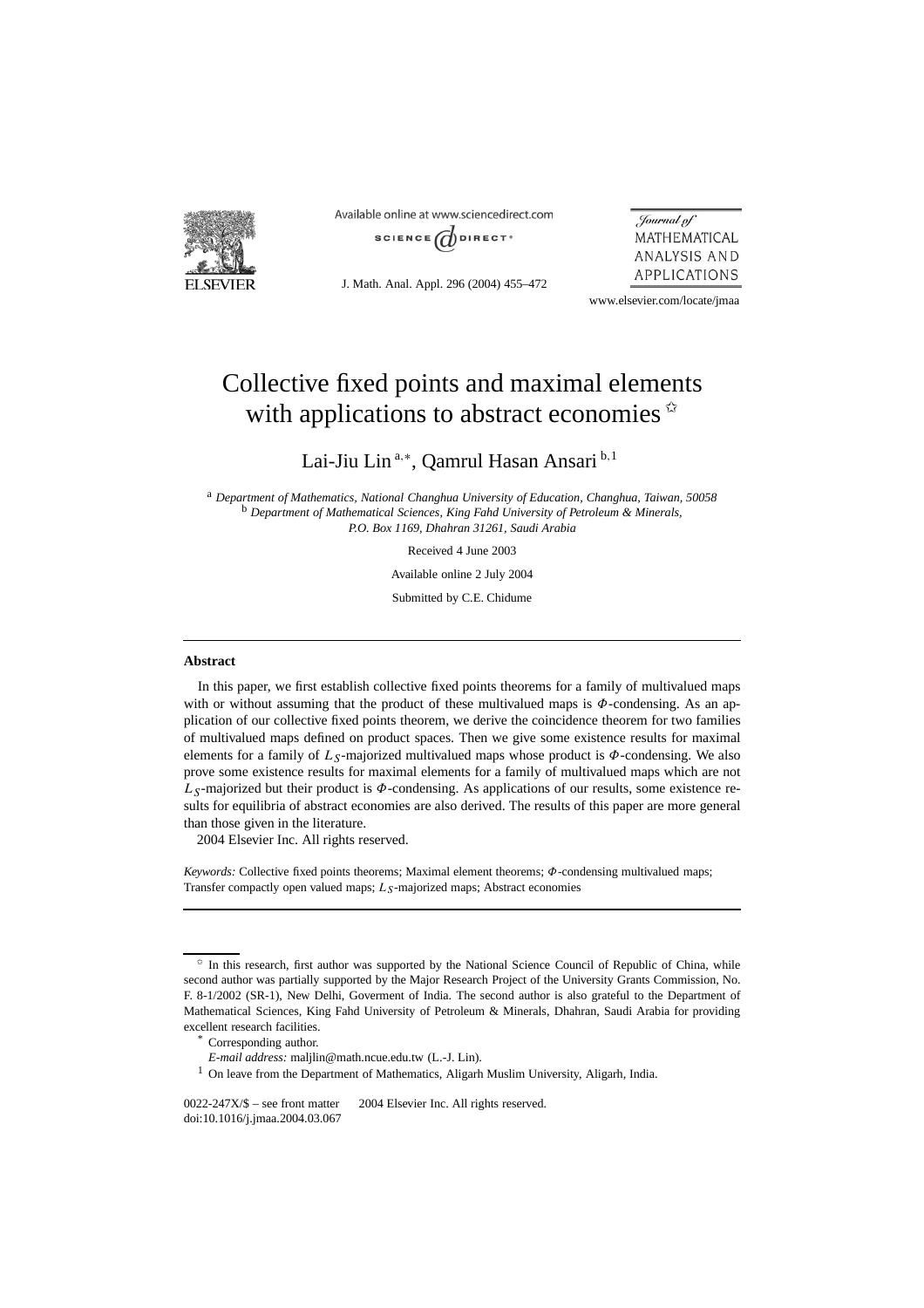### **1. Introduction**

In the last decade, the theory of fixed points and maximal elements for a family of multivalued maps defined on a product space has been investigated by many authors, see for example [1,2,4–6,10–12,19] and references therein. It has many applications in abstract economies, nonlinear analysis and other branches of mathematics.

In 1990, Mehta [14] used the Kuratowski measure of noncompactness to prove the existence of maximal elements for condensing preferences defined on a closed, bounded and convex subset of a Banach space. Chebli and Florenzano [4] established the maximal element theorems for *Φ*-condensing and *L*-majorized multivalued maps defined in a Hausdorff locally convex topological vector space.

In this paper, we first establish some collective fixed points theorems for a family of multivalued maps with or without assuming that the product of these multivalued maps is *Φ*-condensing. As an application of our collective fixed points theorems, we derive a coincidence theorem for two families of multivalued maps defined on product spaces. Secondly, we establish some existence results for maximal elements of a family of  $L<sub>S</sub>$ -majorized multivalued maps whose product is *Φ*-condensing. We also prove some existence theorems for maximal elements of a family of multivalued maps which are not L<sub>S</sub>-majorized but their product is *Φ*-condensing. Our definition of *LS* -majorized multivalued maps is more general than the one given in [6] and therefore our results also more general than those given in [6]. As applications of our results, some existence results for equilibria of abstract economies are also derived. The results of this paper are more general than those given in the literature. Further applications of the results of this paper to the systems of generalized vector quasi-equilibrium problems are under consideration in the next paper.

## **2. Preliminaries**

For a nonempty set D, we denote by  $2^D$  (respectively,  $\langle D \rangle$ ) the family of all subsets (respectively, the family of all nonempty finite subsets) of *D*. If *D* is a nonempty subset of a vector space, then co *D* denotes the convex hull of *D*. When *D* is a nonempty subset of a topological space,  $\overline{D}$  or cl *D* and int *D* denote the closure and interior of *D*, respectively. Throughout the paper, *I* is any index set.

Let *X* and *Y* be nonempty sets. Let *M* be a nonempty subset of *X* and  $T: X \to 2^Y$ a multivalued map. Then for all  $x \in X$  and  $y \in Y$ , we have  $T(M) = \int |{T(x): x \in M}|$ and  $x \in T^{-1}(y)$  if and only if  $y \in T(x)$ . Also  $T^{-1}(N) = \{x \in X: T(x) \cap N \neq \emptyset\}$  for all nonempty subset *N* of *Y*. The multivalued map cl  $T: X \to 2^Y$  is defined as  $(clT)(x) =$ cl( $T(x)$ ) for all  $x \in X$ .

Let *X* and *Y* be two sets,  $A: X \to 2^Y$  a multivalued map and  $S: Y \to X$  a single-valued map. Then the composition map *A* ◦ *S* from *Y* to  $2^Y$  is defined by *A* ◦  $S(y) = A(S(y))$  for all  $v \in Y$ .

A nonempty subset *D* of a topological space *X* is said to be *compactly open* (respectively, compactly closed) if for every nonempty compact subset *C* of *X*, *D*  $\cap$  *C* is open (respectively, closed) in *C*. The *compact interior* of *D* [7] is defined by

cint  $D = \begin{cases} \n\begin{cases} G: G \subseteq D \text{ and } G \text{ is compactly open in } X \n\end{cases}.\n\end{cases}$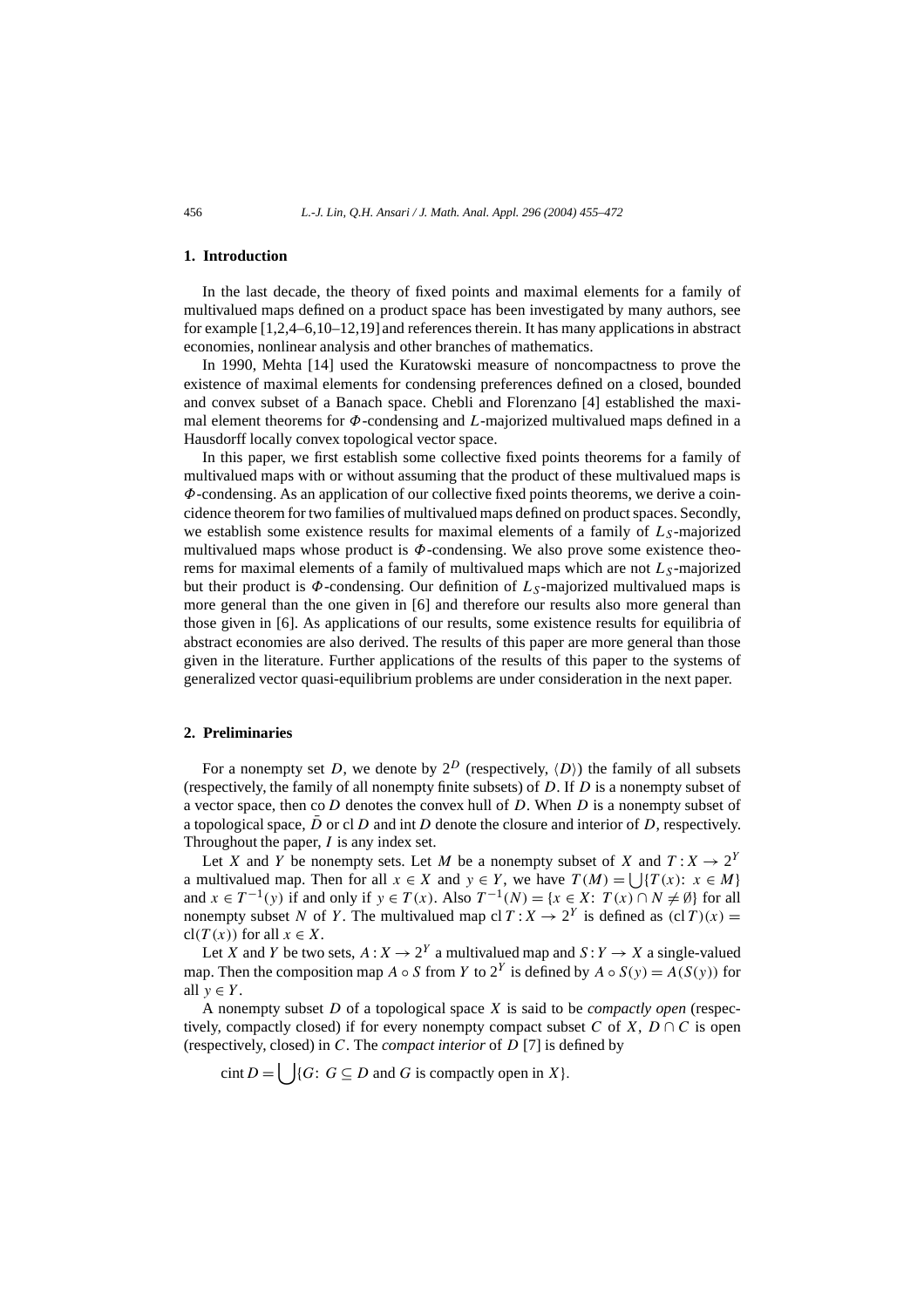It is easy to see that cint*D* is a compactly open set in *X* and for each nonempty compact subset *C* of *X* with  $D \cap C \neq \emptyset$ , we have  $(\text{cint } D) \cap C = \text{int}_C(D \cap C)$ , where  $\text{int}_C(D \cap C)$ denotes the interior of  $D \cap C$  in C. It is clear that a subset D of X is compactly open in X if and only if  $\text{cint } D = D$ .

Let *X* and *Y* be topological spaces and  $T: X \to 2^Y$  a multivalued map. Then *T* is said to be *transfer compactly open valued* (respectively, *transfer open valued*) on *X* (see [7]) if for every  $x \in X$ ,  $y \in T(x)$ , there exists a point  $\hat{x} \in X$  such that  $y \in \text{cint } T(\hat{x})$  (respectively,  $y \in \text{int } T(\hat{x})$ . *T* is said to be *compact* if  $\overline{T(X)}$  is compact.

Throughout this paper, all topological spaces are assumed to be Hausdorff.

The following lemma immediately follows from the definition of a transfer compactly open valued map.

**Lemma 2.1.** Let *X* and *Y* be two topological spaces and let  $G: X \rightarrow 2^Y$  be a multivalued *map. Then G is transfer compactly open valued if and only if*

$$
\bigcup_{x \in X} G(x) = \bigcup_{x \in X} \text{cint}\,G(x).
$$

By applying Lemma 2.1 and following the argument of Proposition 1 [13], we have the following lemma.

**Lemma 2.2.** Let *X* and *Y* be two topological spaces and let  $G: X \rightarrow 2^Y$  be a multivalued *map. Then the following statements are equivalent*:

(i)  $G^{-1}: Y \to 2^X$  *is transfer compactly open valued and for all*  $x \in X$ ,  $G(x)$  *is nonempty*; (ii)  $X = \bigcup_{y \in Y} \text{cint } G^{-1}(y)$ *.* 

Following the same argument as in Lemma 5.1 [8], we have the following result.

**Lemma 2.3.** Let *X* be a topological space, *Y* a topological vector space and  $G: X \rightarrow 2^Y$ *a multivalued map. Let*  $\psi$  :  $\overline{X} \to 2^Y$  *be defined as*  $\psi(x) =$  co  $G(x)$ *. For all*  $y \in Y$ *, if*  $G^{-1}(y)$ *is compactly open, then*  $\psi^{-1}(y)$  *is compactly open.* 

**Definition 2.1.** Let *X* be a topological space. For each  $i \in I$ , let  $Y_i$  be a nonempty convex subset of a topological vector space  $E_i$ . Let  $Y = \prod_{i \in I} Y_i$  and  $S: Y \to X$  be a single-valued map. For each  $i \in I$ ,  $Q_i$ :  $X \rightarrow 2^{Y_i}$  be a multivalued map. Then  $Q_i$  is said to be

## (i) *of class*  $L_S$  if

- (a) *Qi* is convex valued,
- (b)  $y_i \notin Q_i(S(y))$  for each  $y = (y_i)_{i \in I} \in Y$ , where  $y_i$  is the *i*th projection of *y*,
- (c)  $Q_i^{-1}(y_i)$  is compactly open for each  $y_i \in Y_i$ ;
- (ii) *L<sub>S</sub>*-*majorized* if for each  $x \in X$ , there exist an open neighborhood  $N(x)$  of *x* in *X* and a convex valued mapping  $B_x : X \to 2^{Y_i}$  such that
	- (a)  $Q_i(z) \subseteq B_x(z)$  for each  $z \in N(x)$ ,
	- (b)  $y_i \notin B_x(S(y))$  for each  $y = (y_i)_{i \in I} \in Y$ , where  $y_i$  is the *i*th projection of *y*,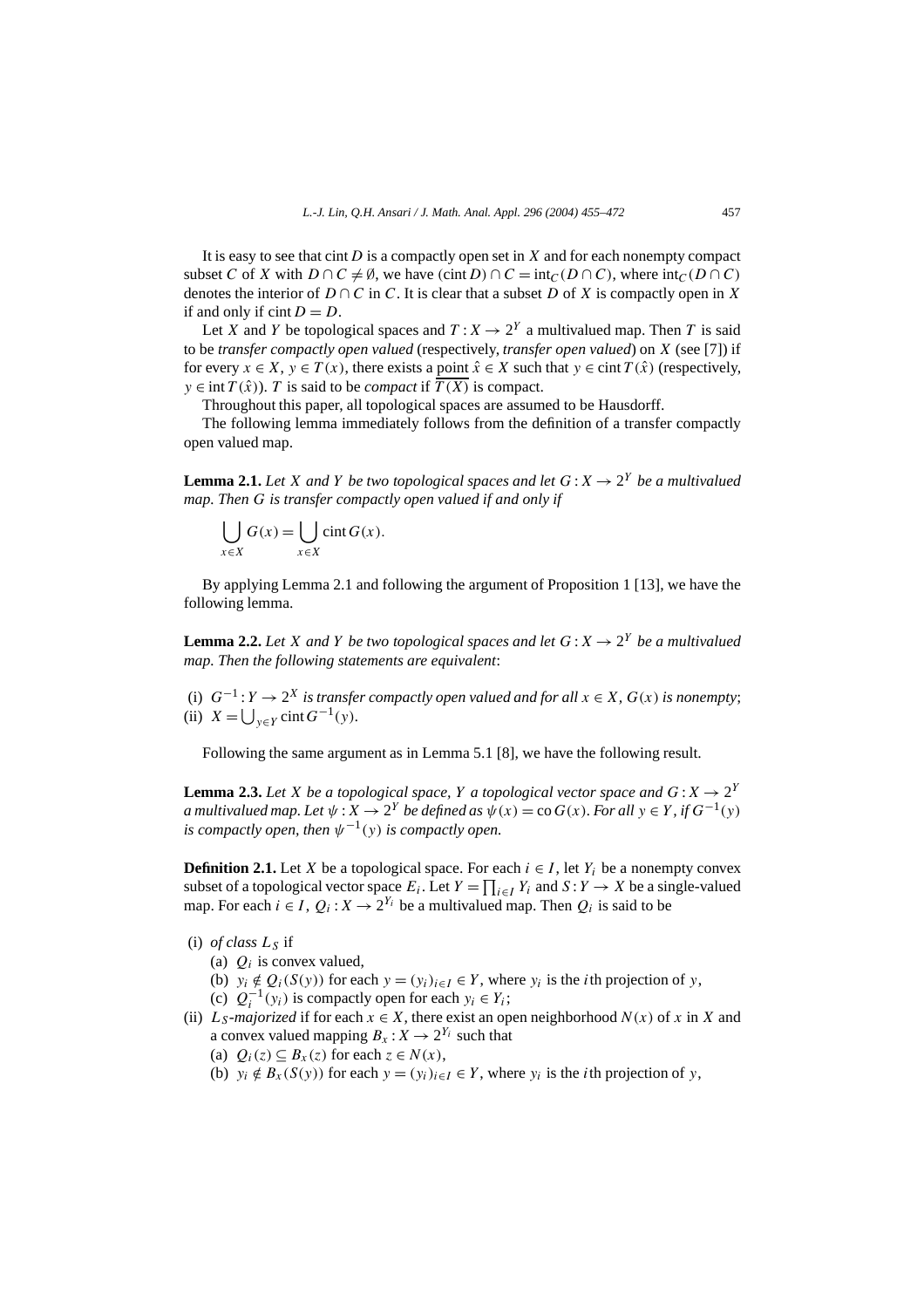(c)  $B_x^{-1}(y_i)$  is compactly open in *X* for each  $y_i \in Y_i$ . Here the mapping  $B_{ix}$  is called an  $L_s$ -majoriant of  $Q_i$  at  $x$ .

We shall denote by  $M_S(X, Y_i)_{i \in I}$  (respectively,  $L_S(X, Y_i)_{i \in I}$ ) the set of families { $Q_i$ } $_{i \in I}$  such that for each  $i \in I$ ,  $Q_i$  :  $X \to 2^{Y_i}$  is  $L_S$ -majorized (respectively, of class  $L_S$ ). In the case  $X = \prod_{i \in I} X_i$  and  $Y_i = X_i$  and the map  $S = I_X$  the identity mapping on X,

we shall denote  $M(X, X_i)_{i \in I}$  (respectively,  $L(X, X_i)_{i \in I}$ ) in place of  $M_{I_X}(X, X_i)_{i \in I}$  (respectively,  $L_{I_X}(X, X_i)_{i \in I}$ ).

**Remark 2.1.** The definitions of  $L_S(X, Y_i)_{i \in I}$  and  $M_S(X, Y_i)_{i \in I}$  are more general than those given in [6].

Following the argument of Lemma 5 in [6], we have the following result.

**Lemma 2.4.** *Let X be a regular paracompact topological space. For each*  $i \in I$ *, let*  $Y_i$ *be a nonempty convex subset of a topological vector space*  $E_i$ *. Let*  $Y = \prod_{i \in I} Y_i$  and let  $S: Y \to X$  *be a single-valued map and*  $\{Q_i\}_{i \in I} \in M_S(X, Y_i)_{i \in I}$ *. Then there exists a family*  ${B_i}_{i \in I} \in L_S(X, Y_i)_{i \in I}$  *such that*  $O_i(x) \subseteq B_i(x)$  *for all*  $x \in X$  *and for each*  $i \in I$ .

**Definition 2.2** [9]. Let *E* be a topological vector space and let *C* be a lattice with a minimal element, denoted by **0**. A mapping  $\Phi: 2^E \to C$  is called *measure of noncompactness* provided that the following conditions hold for any  $M, N \in 2^E$ :

- (a)  $\Phi(\overline{co} M) = \Phi(M)$ , where  $\overline{co} M$  denotes the closed convex hull of M.
- (b)  $\Phi(M) = 0$  if and only if M is precompact.
- (c)  $\Phi(M \cup N) = \max{\Phi(M), \Phi(N)}.$

**Definition 2.3** [9]. Let *E* be a topological vector space,  $X \subseteq E$ , and let  $\Phi$  be a measure of noncompactness on *E*. A multivalued map (correspondence)  $T: X \to 2^E$  is called  $\Phi$ *-condensing* provided that if  $M \subseteq X$  with  $\Phi(T(M)) \geq \Phi(M)$  then M is relative compact, that is,  $\overline{M}$  is compact.

**Remark 2.2.** Note that every multivalued map defined on a compact set is *Φ*-condensing for any measure of noncompactness *Φ*. If *E* is locally convex, then a compact multivalued map (i.e.,  $T(X)$  is precompact) is  $\Phi$ -condensing for any measure of noncompactness  $\Phi$ . Obviously, if  $T: X \to 2^E$  is  $\Phi$ -condensing and  $T': X \to 2^E$  satisfies  $T'(x) \subseteq T(x)$  for all  $x \in X$ , then *T'* is also  $\Phi$ -condensing.

**Lemma 2.5** [14]. *Let X be a nonempty, closed and convex subset of a topological vector space E. Let*  $\Phi$  *be a measure of noncompactness on X and let*  $T: X \rightarrow 2^X$  *be a Φ-condensing multivalued map. Then there exists a nonempty compact convex subset K of X such that*  $T(K) \subseteq K$ *.* 

**Remark 2.3.** In [14], *E* is assumed to be a locally convex topological vector space, but Lemma 2.4 is true for any topological vector space as we can see in the proof.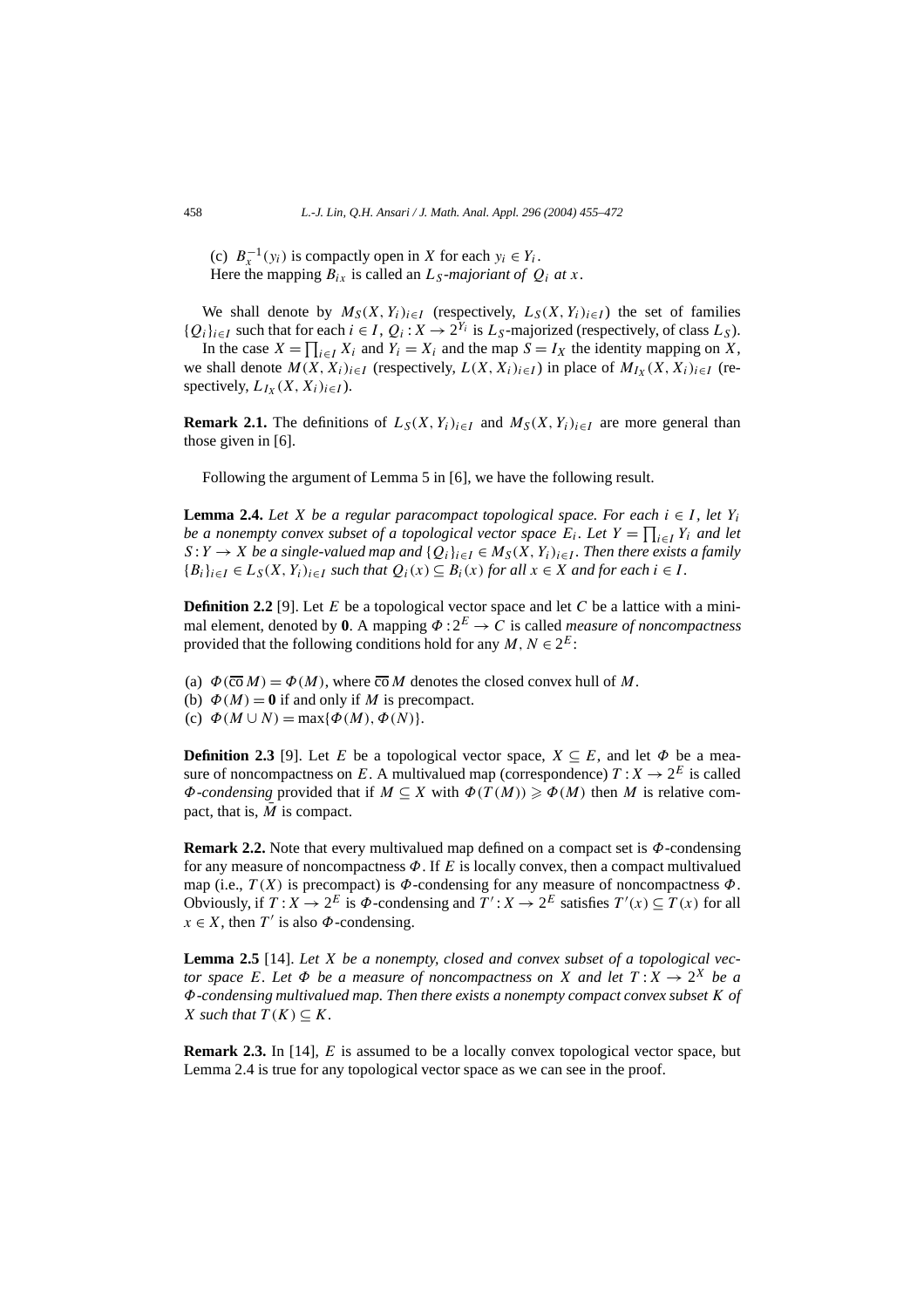## **3. Collective fixed points theorems**

The following collective fixed points theorem is one of the main results of this paper.

**Theorem 3.1.** *Let X be a topological space. For each*  $i \in I$ *, let*  $Y_i$  *be a nonempty convex subset of a topological vector space*  $E_i$ *. Let*  $Y = \prod_{i \in I} Y_i$  *and let*  $S: Y \to X$  *be a continuous single-valued map. For each*  $i \in I$ , let  $P_i, Q_i: X \to 2^{Y_i}$  be multivalued maps satisfying the *following conditions*:

- (a) *For all*  $x \in X$ *,*  $P_i(x)$  *is nonempty and* co $P_i(x) \subseteq Q_i(x)$ *.*
- (b) *For each*  $y_i \in X_i$ ,  $P_i^{-1}(y_i)$  *is compactly open.*
- (c) *If X is not compact, then there exist a nonempty compact subset K of X and a nonempty compact convex subset*  $D_i$  *of*  $Y_i$  *for each*  $i \in I$  *such that for all*  $x \in X \setminus K$ *,*  $P_i(x) \cap D_i \neq \emptyset$  *for all*  $i \in I$ .

*Then there exists*  $\bar{y} = (\bar{y}_i)_{i \in I} \in Y$  *such that*  $\bar{y}_i \in Q_i(S(\bar{y}))$  *for all*  $i \in I$ .

**Proof.** Since  $P_i(x)$  is nonempty for all  $x \in X$  and for each  $i \in I$ , we have

$$
X = \bigcup \{ P_i^{-1}(y_i) : y_i \in Y_i \}, \quad \text{for each } i \in I.
$$

Since *K* is a nonempty compact subset of *X*, for each  $i \in I$ , there exists a finite subset  $M_i$ of *Yi* such that

$$
X \cap K = K \subseteq \bigcup \{ P_i^{-1}(y_i) : y_i \in M_i \}.
$$
\n
$$
(3.1)
$$

For each  $i \in I$ , let  $L_{M_i} = \text{co}\{M_i \cup D_i\}$ . Then  $L_{M_i}$  is a compact convex subset of  $Y_i$ . Let  $L_M = \prod_{i \in I} L_{M_i}$ . Then  $L_M$  is a compact convex subset of *Y*. Since for each  $i \in I$ ,  $M_i \subseteq$  $L_{M_i}$  from (3.1) we have

$$
X \cap K \subseteq \bigcup \{ P_i^{-1}(y_i) : y_i \in L_{M_i} \}, \quad \text{for each } i \in I.
$$
 (3.2)

From condition (c) for each  $x \in X \setminus K$ , there exists  $y_i \in D_i \subseteq L_{M_i}$  such that  $y_i \in P_i(x)$  for each  $i \in I$  and so

$$
x \in \bigcup \{ P_i^{-1}(y_i) \colon y_i \in D_i \} \subseteq \bigcup \{ P_i^{-1}(y_i) \colon y_i \in L_{M_i} \}, \quad \text{for each } i \in I.
$$

Therefore, for each  $i \in I$ 

$$
X \setminus K \subseteq \bigcup \{ P_i^{-1}(y_i) : y_i \in L_{M_i} \}. \tag{3.3}
$$

By (3.2) and (3.3), we get  $X = \bigcup \{P_i^{-1}(y_i): y_i \in L_{M_i}\}\$  for each  $i \in I$ . Now for each  $i \in I$ 

$$
Y = S^{-1}(X) = S^{-1}\Big(\bigcup\{P_i^{-1}(y_i): y_i \in L_{M_i}\}\Big) = \bigcup\{S^{-1}P_i^{-1}(y_i): y_i \in L_{M_i}\}.
$$

Since  $L_M \subset Y$ , we have

$$
L_M \subseteq \bigcup \left\{ S^{-1} P_i^{-1}(y_i) : y_i \in L_{M_i} \right\}, \quad \text{for each } i \in I. \tag{3.4}
$$

Also  $L_M \subseteq S^{-1}(S(L_M))$  and from (3.4) we have for each  $i \in I$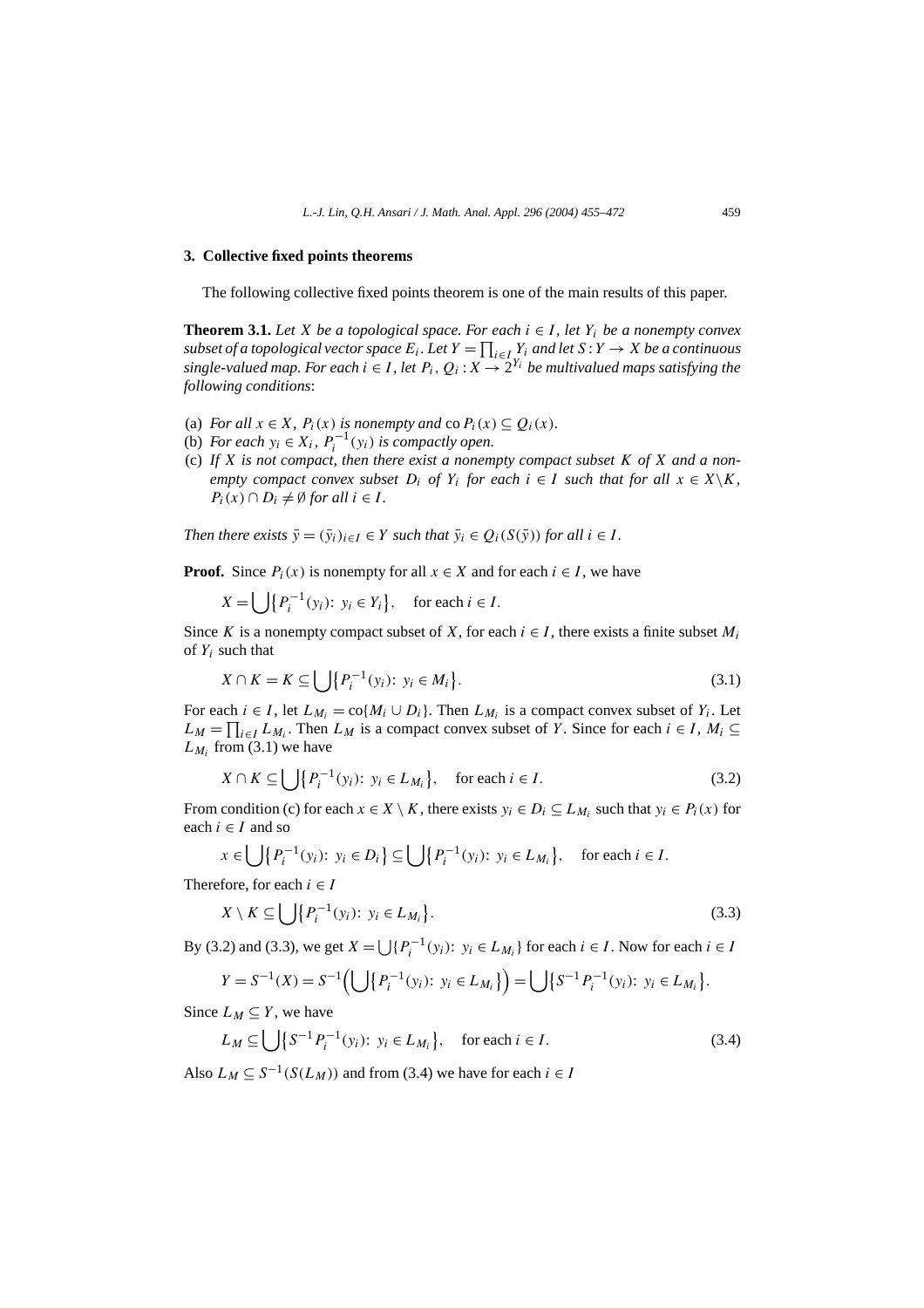$$
L_M \subseteq \left(\bigcup\{S^{-1}P_i^{-1}(y_i): y_i \in L_{M_i}\}\right) \cap \left(S^{-1}(S(L_M))\right)
$$
  
= 
$$
\bigcup \{(S^{-1}P_i^{-1}(y_i) \cap S^{-1}(S(L_M))): y_i \in L_{M_i}\}
$$
  
= 
$$
\bigcup \{S^{-1}(P_i^{-1}(y_i) \cap S(L_M)): y_i \in L_{M_i}\}.
$$

Since  $L_M$  is compact and  $S: Y \to X$  is continuous,  $S(L_M)$  is compact and  $S(L_M) \cap$  $P_i^{-1}(y_i)$  is open in *S(L<sub>M</sub>*) because each  $P_i^{-1}(y_i)$  is compactly open. Therefore for each *i* ∈ *I* and for all  $y \text{ ∈ } L_{M_i}$ ,  $(S^{-1}[P_i^{-1}(y_i) \cap S(L_M)]) \cap L_M$  is open in  $L_M$  and

$$
L_M = \bigcup \{ L_M \cap (S^{-1}[P_i^{-1}(y_i) \cap S(L_M)]): y_i \in L_{M_i} \}, \text{ for each } i \in I.
$$

Since  $L_M$  is compact, for each  $i \in I$ , there exists a finite set  $N_i = \{y_i^{(1)}, \dots, y_i^{n_i+1}\}$  of  $L_{M_i}$ for some  $n_i \in \mathbb{N}$  such that

$$
L_M \subseteq \bigcup_{j=1}^{n_i+1} (L_M \cap (S^{-1}([P_i^{-1}(y_i^{(j)}) \cap S(L_M)]))).
$$

Since  $L_M$  is compact, there also exists a continuous partition of unity  $\{\beta_i^{(1)}, \ldots, \beta_i^{(n_i+1)}\}$ subordinated to the open covering  $\{L_M \cap (S^{-1}([P_i^{-1}(y_i^{(j)}) \cap S(L_M)) ))_{j=1}^{n_i+1}$ , that is, for each  $j = 1, ..., n_i + 1$ ,  $\beta_i^{(j)}$ :  $L_M \rightarrow [0, 1]$  is continuous such that for all  $x \in$  $L_M$ ,  $\sum_{j=1}^{n_i+1} \beta_i^{(j)}(x) = 1$  and for each  $j = 1, ..., n_i + 1$ ,  $\beta_i^{(j)}(x) = 0$  for  $x \notin L_M \cap$  $(S^{-1}[P_i^{-1}(y_i^{(j)}) \cap S(L_M)])$ . In other words,  $\beta_i^{(j)}(x) \neq 0$  implies  $x \in S^{-1}P_i^{-1}(y_i^{(j)})$ , that is, *y*<sup>(*j*)</sup> ∈ *P*<sub>*i*</sub>(*S*(*x*)) for all *j* = 1, ..., *n*<sub>*i*</sub> + 1 and for each *i* ∈ *I*.

Let  $\phi_i : L_M \to \Delta_{n_i}$  be a map defined by

$$
\varphi_i(x) = \sum_{j=1}^{n_i+1} \beta_i^{(j)}(x) e_i^{(j)}, \text{ for all } x \in L_M,
$$

where  $e_i^{(j)}$  is the *j*th unit vector in  $\mathbb{R}^{n_i+1}$  and  $\Delta_{n_i}$  denotes the standard *n<sub>i</sub>*-simplex. For each  $i \in I$ , let  $g_i : \Delta_{n_i} \to \infty$   $H_i \subseteq L_M$ , be defined by

$$
g_i\left(\sum_{j=1}^{n_i+1}\alpha_i^{(j)}e_i^{(j)}\right)=\sum_{j=1}^{n_i+1}\alpha_i^{(j)}y_i^{(j)},
$$

where  $\text{co } H_i = \text{co } \{y_i^{(1)}, \ldots, y_i^{(n_i+1)}\}, \ \alpha_i^{(j)} \geq 0 \text{ for all } i \in I \text{ and } 1 \leq j \leq n_i + 1 \text{ and } 1 \leq j \leq n_i + 1 \text{ and } 1 \leq j \leq n_i + 1 \text{ and } 1 \leq j \leq n_i + 1 \text{ and } 1 \leq j \leq n_i + 1 \text{ and } 1 \leq j \leq n_i + 1 \text{ and } 1 \leq j \leq n_i + 1 \text{ and } 1 \leq j \leq n_i + 1 \text{$  $\sum_{j=1}^{n_i+1} \alpha_i^{(j)} = 1$ . Then clearly  $\varphi_i: L_M \to \Delta_{n_i}$  and  $g_i: \Delta_{n_i} \to L_{M_i}$  are continuous functions.

Let 
$$
J_i(x) = \{1 \leq j \leq n_i + 1 : \beta_i^{(j)}(x) \neq 0\}
$$
. Then for each  $x \in L_M$ ,

$$
g_i \phi_i(x) = \sum_{j=1}^{n_i+1} \beta_i^{(j)}(x) y_j = \sum_{j \in J_i(x)} \beta_i^{(j)}(x) y_j \in \text{co } P_i(S(x)) \subseteq Q_i(S(x)) \big|_{L_M}.
$$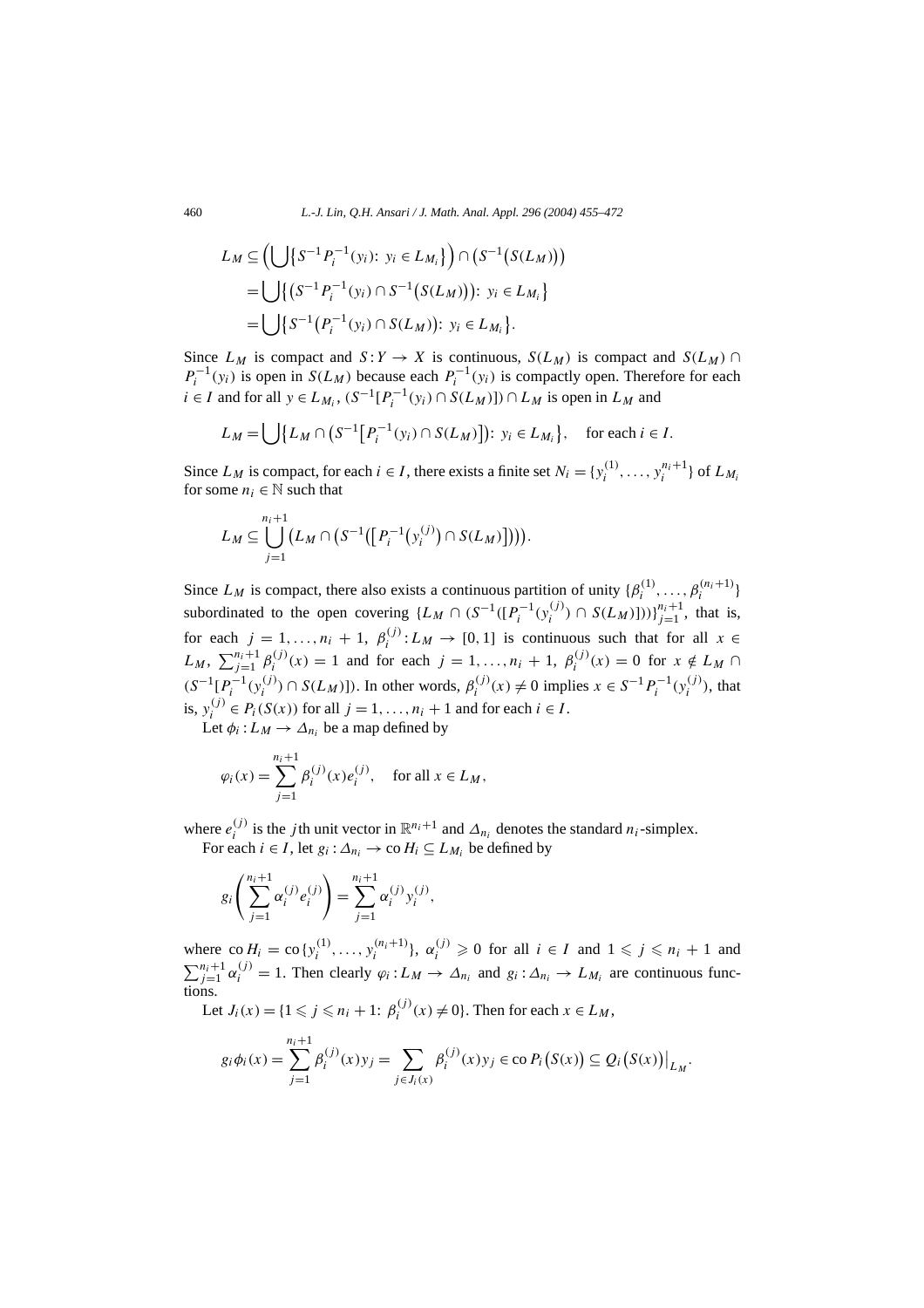For each *i*  $\in$  *I*, let *E<sub>i</sub>* be the finite dimensional vector space containing  $\Delta_{n_i}$  and let  $C =$  $\prod_{i \in I} \Delta_{n_i}$ . Then *C* is a compact convex subset of the locally convex Hausdorff topological vector space. Let  $G: C \to L_M$  be defined by

$$
G(z) = (g_i(z_i))_{i \in I} \quad \text{for } z \in C,
$$

where  $z_i$  is the *i*th projection of *z*. Let  $\Psi$  :  $L_M \to C$  be defined by

$$
\Psi(x) = \big(\phi_i(x)\big)_{i \in I} \quad \text{for } x \in L_M.
$$

Let  $F = \Psi \circ G$ . Then  $F : C \to C$  is a continuous function. By Tychonoff's fixed point theorem that there exists  $\bar{u} \in C$  such that  $\bar{u} = F(\bar{u}) = \Psi \circ G(\bar{u})$ . Let  $\bar{y} = (\bar{y}_i)_{i \in I} = G(\bar{u})$ . Then  $\bar{y}_i = g_i \phi_i(\bar{y}) \in Q_i(S(\bar{y}))$  for all  $i \in I$ .  $\Box$ 

As a simple consequence of Theorem 3.1, we have the following result.

**Corollary 3.1.** *Let X be a topological space. For each*  $i \in I$ *, let*  $Y_i$  *be a nonempty convex subset of a topological vector space*  $E_i$ *. Let*  $Y = \prod_{i \in I} Y_i$  *and let*  $S: Y \to X$  *be a continuous single-valued map. For each*  $i \in I$ , *let*  $P_i, Q_i : X \rightarrow 2^{Y_i}$  *be multivalued maps satisfying the following conditions*:

- (a) *For each*  $x \in X$ *,* co  $P_i(x) \subseteq Q_i(x)$ *.*
- (b)  $X = \bigcup \{ \text{cint } P_i^{-1}(y_i) : y_i \in Y_i \}.$
- (c) *If X is not compact, then there exist a nonempty compact subset K of X and a nonempty compact convex subset*  $D_i$  *of*  $Y_i$  *for each*  $i \in I$  *such that for all*  $x \in X \setminus K$ *, there exists*  $\tilde{y}_i \in D_i$  *such that*  $x \in \text{cint } P_i^{-1}(\tilde{y}_i)$  *for all*  $i \in I$ *.*

*Then there exists*  $\bar{y} = (\bar{y}_i)_{i \in I}$  *such that*  $\bar{y}_i \in Q_i(S(\bar{y}))$  *for all*  $i \in I$ *.* 

**Proof.** By condition (b) for each  $i \in I$  and for all  $x \in X$ , there exists  $y_i \in Y_i$  such that *x* ∈ cint  $P_i^{-1}(y_i)$ . For each *i* ∈ *I* and for all *x* ∈ *X*, define a multivalued map  $F_i : X \to 2^{Y_i}$ by

$$
F_i(x) = \{ y_i \in Y_i \colon x \in \text{cint } P_i^{-1}(y_i) \}.
$$

Then for each  $i \in I$  and for all  $y_i \in Y_i$ ,  $F_i^{-1}(y_i) = \text{cint } P_i^{-1}(y_i)$  is compactly open. Again by condition (b), for each  $i \in I$  and for all  $x \in X$ ,  $F_i(x)$  is nonempty and co $F_i(x) \subseteq$ co  $P_i(x) \subseteq Q_i(x)$ . By condition (c), for each  $x \in X$ , there exists  $\tilde{y}_i \in D_i$  such that  $x \in$ cint  $P_i^{-1}(\tilde{y}_i)$ , we have  $\tilde{y}_i \in P_i(x)$  and hence  $F_i(x) \cap D_i \neq \emptyset$ . Thus the conclusion follows from Theorem 3.1.  $\Box$ 

**Remark 3.1.** Corollary 3.1 generalizes Theorem 3.1 in [1] and thus Theorem 2.1 in [10].

**Remark 3.2.** Conditions (a) and (b) in Corollary 3.1 can be replaced by the following conditions:

- *(a')* For each *x* ∈ *X*,  $P_i(x)$  is nonempty and co  $P_i(x) ⊆ Q_i(x)$ .
- (b')  $P_i^{-1}$  is transfer compactly open valued on  $Y_i$ .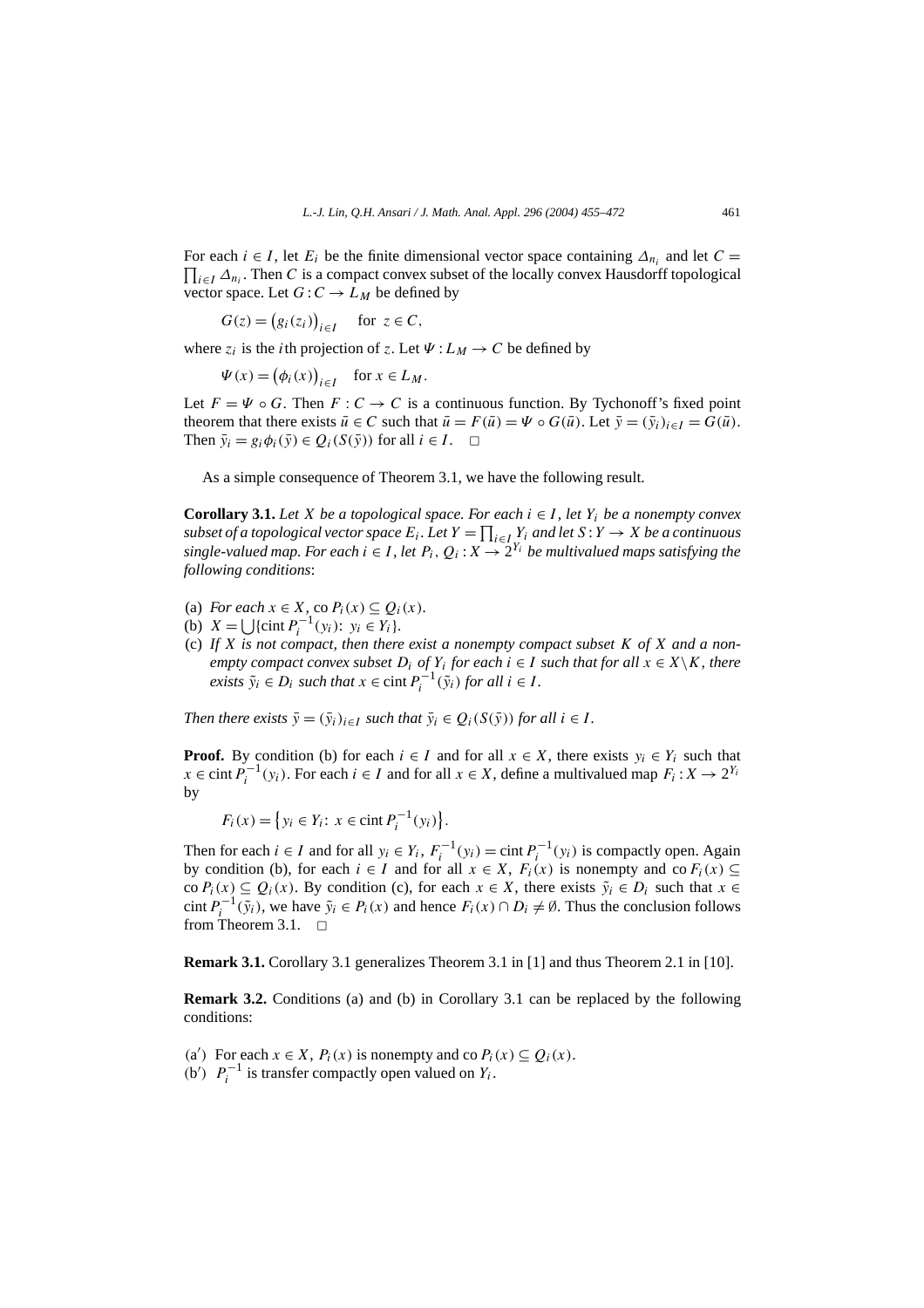Proof. By conditions (a') and (b'), and Lemma 2.2, we have

$$
X = \bigcup \{ \text{cint } P_i^{-1}(y_i) \colon y_i \in Y_i \}.
$$

**Remark 3.3.** For  $Y = X$  and  $S(x) = x$  for all  $x \in X$ , Corollary 3.1 along with Remark 3.2 generalizes Corollary 3.1 of Lin et al. [11].

**Corollary 3.2.** *Let X be a topological space. For each*  $i \in I$ *, let*  $Y_i$  *be a nonempty convex subset of a topological vector space*  $E_i$ *. Let*  $Y = \prod_{i \in I} Y_i$  *and let*  $S: Y \to X$  *be a continuous single-valued map. For each*  $i \in I$ , let  $P_i$ ,  $Q_i: X \rightarrow 2^{Y_i}$  *be multivalued maps satisfying the following conditions*:

- (a) *For all*  $x \in X$ *,*  $P_i(x)$  *is nonempty and* co  $P_i(x) \subseteq Q_i(x)$ *.*
- (b) *For each*  $y_i \in Y_i$ ,  $P_i^{-1}(y_i)$  *contains compactly open subset*  $O_{y_i}$  (*may be empty*) *of X and*

$$
X = \bigcup \{O_{y_i}: y_i \in Y_i\}.
$$

(c) *If X is not compact, then there exist a nonempty compact subset K of X and a nonempty compact convex subset*  $D_i$  *of*  $Y_i$  *for each*  $i \in I$  *such that for all*  $x \in X \setminus K$ *, there exists*  $\tilde{y}_i \in D_i$  *such that*  $x \in O_{\tilde{y}_i}$  *for all*  $i \in I$ *.* 

*Then there exists*  $\bar{y} = (\bar{y}_i)_{i \in I} \in Y$  *such that*  $\bar{y}_i \in Q_i(S(\bar{y}))$  *for all*  $i \in I$ .

**Proof.** By condition (b), we have for each  $i \in I$ 

$$
X = \bigcup \{O_{y_i}: y_i \in Y_i\} \subseteq \bigcup \{\text{cint } P_i^{-1}(y_i): y_i \in Y_i\} \subseteq X.
$$

By condition (c) for each  $x \in X \setminus K$ , there exists  $\tilde{y}_i \in D_i$  such that  $x \in O_{\tilde{y}_i} \subseteq \text{cint } P_i^{-1}(\tilde{y}_i)$ for each  $i \in I$ . Then the conclusion follows from Corollary 3.1.  $\Box$ 

**Remark 3.4.** Condition (c) of Corollary 3.2 can be replaced by the following condition:

 $(c')$  If *X* is not compact, then for each  $i \in I$  there exist a nonempty compact convex subset *D<sub>i</sub>* of *Y<sub>i</sub>* and a finite subset  $\{y_i^1, \ldots, y_i^{(n)}\}$  of *Y<sub>i</sub>* such that

$$
\bigcap_{y_i \in D_i} O_{y_i}^c \subseteq \bigcup_{j=1}^n O_{y_i^{(j)}}
$$

where  $O_{y_i}^c$  denotes the complement of  $O_{y_i}$ .

**Proof.** Set  $C_i = \text{co} \{D_i \cup \{y_i^{(1)}, \ldots, y_i^{(n)}\}\}\$  for each  $i \in I$ . Then  $C_i$  is a nonempty compact convex subset of  $Y_i$  and by condition  $(c')$  we have

$$
\bigcap_{u_i \in C_i} O_{u_i}^c \subseteq \left(\bigcap_{y_i \in D_i} O_{y_i}^c\right) \cap \left(\bigcap_{j=1}^n O_{y_i}^c\right) = \emptyset \subseteq K
$$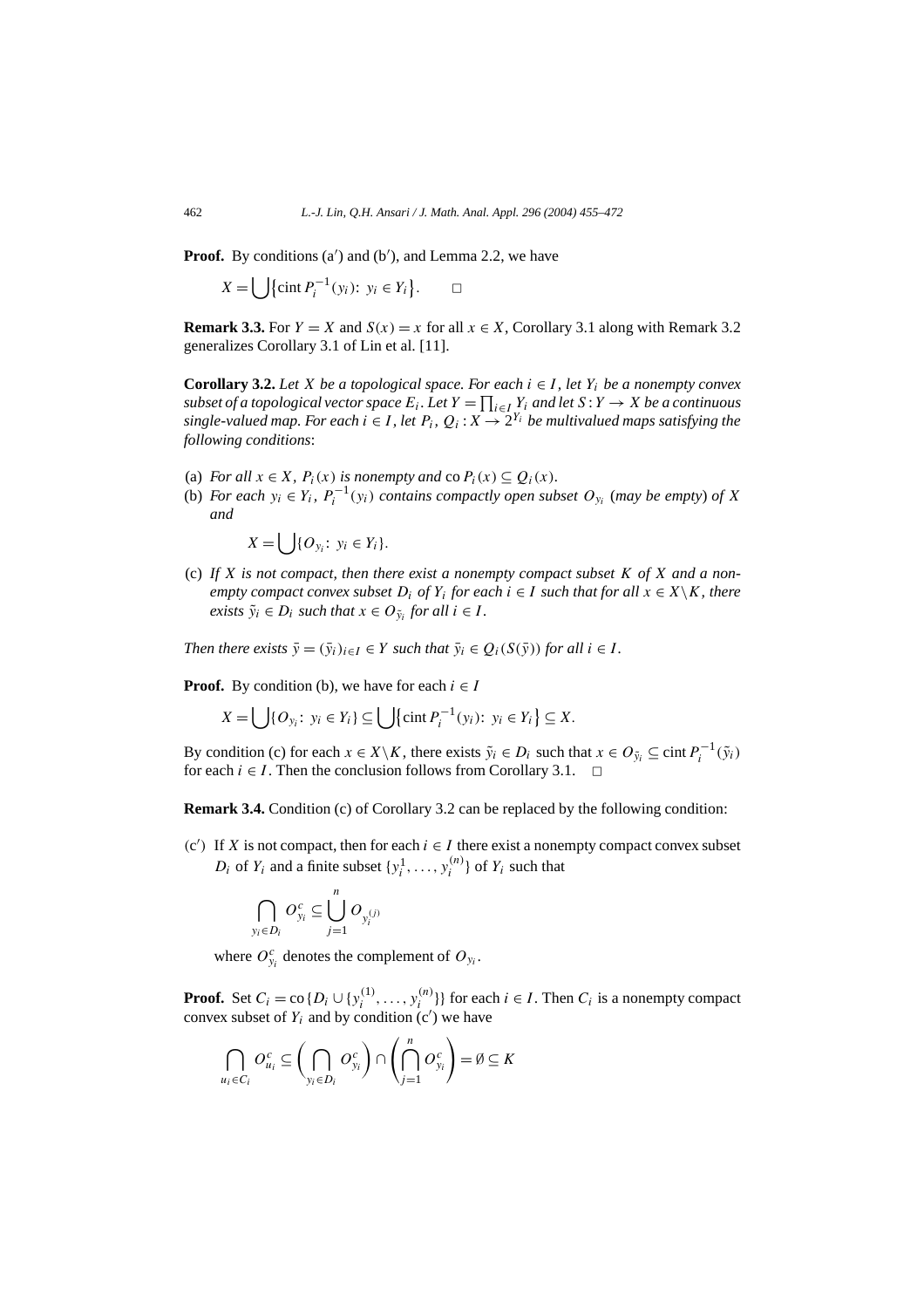for any compact set *K*. Therefore for any  $x \in X \backslash K$ , there exists  $u_i \in C_i$  such that  $x \in$  $O_{u_i}$ .  $\Box$ 

**Remark 3.5.** Corollary 3.2 improves and generalizes Theorem 1 in [15] Theorem 2 in [16], Theorem 2.1 in [17], and Theorem 1 in [8].

**Corollary 3.3.** *Let X be a topological vector space. For each*  $i \in I$ , *let*  $Y_i$  *be a nonempty convex subset of a topological vector space*  $E_i$ *. Let*  $Y = \prod_{i \in I} Y_i$  *and let*  $S: Y \to X$  *be a continuous single-valued map. For each*  $i \in I$ , let  $P_i, Q_i : X \to 2^{Y_i}$  be multivalued maps *satisfying the following conditions*:

- (a) *For all*  $x \in X$ *,* co  $P_i(x) \subseteq Q_i(x)$ *.*
- (b)  $X = \bigcup \{ \text{int } P_i^{-1}(y_i) : y_i \in Y_i \}.$
- (c) *If X is not compact, then there exist a nonempty compact subset K of X and a nonempty compact convex subset*  $D_i$  *of*  $Y_i$  *for each*  $i \in I$  *such that for all*  $x \in X \setminus K$ *, there exists*  $\tilde{y}_i \in D_i$  *such that*  $x \in \text{int } P_i^{-1}(\tilde{y}_i)$  *for all*  $i \in I$ *.*

*Then there exists*  $\bar{y} = (\bar{y}_i)_{i \in I} \in Y$  *such that*  $\bar{y}_i \in Q_i(S(\bar{y}))$  *for all*  $i \in I$ .

Proof. By condition (b),

$$
X = \bigcup \{ \text{int } P_i^{-1}(y_i) : y_i \in Y_i \} \subseteq \bigcup \{ \text{cint } P_i^{-1}(y_i) : y_i \in Y_i \} \subseteq X.
$$

Therefore  $X = \bigcup \{ \text{cint } P_i^{-1}(y_i): y_i \in Y_i \}$  and hence the conclusion follows from Corollary 3.1.  $\Box$ 

Next we shall establish a collective fixed points theorem for a family of multivalued maps whose product is *Φ*-condensing.

**Theorem 3.2.** *For each*  $i \in I$ , *let*  $X_i$  *be a nonempty closed convex subset of a topological vector space*  $E_i$ *. Let*  $X = \prod_{i \in I} X_i$  *and let*  $\Phi$  *be a measure of noncompactness on*  $E =$  $\prod_{i \in I} E_i$ *. For each*  $i \in I$ *, let*  $\overline{P_i}$ *,*  $Q_i$  : *X* → 2<sup>*X<sub>i</sub>*</sup> *be multivalued maps satisfying the following conditions*:

- (a) *For all*  $x \in X$ *,*  $P_i(x)$  *is nonempty and* co  $P_i(x) \subseteq Q_i(x)$ *.*
- (b)  $P_i^{-1}$  *is transfer compactly open valued.*

(c) *The multivalued map*  $Q: X \to 2^X$  *defined by*  $Q(x) = \prod_{i \in I} Q_i(x)$  *is*  $\Phi$ *-condensing.* 

*Then there exists*  $\bar{x} = (\bar{x}_i)_{i \in I} \in X$  *such that*  $\bar{x}_i \in Q_i(\bar{x})$  *for all*  $i \in I$ .

**Proof.** Since for each  $i \in I$ ,  $X_i$  is a nonempty closed convex subset of  $E_i$ , we have  $X = \prod_{i \in I} X_i$  is a nonempty closed convex subset of  $E = \prod_{i \in I} E_i$ . Since  $Q: X \to 2^X$ is *Φ*-condensing, it follows from Lemma 2.5 that there exists a nonempty compact convex subset *K* of *X* such that  $Q(K) \subseteq K$ . Let  $K = \prod_{i \in I} K_i$ , where  $K_i$  is the *i*th projection of *K*. Then  $K_i$  is a compact convex subset of  $X_i$  and for each  $x \in K$ , co  $P_i(x) \subseteq Q_i(x) \subseteq K_i$  and the conclusion follows from Corollary 3.1.  $\Box$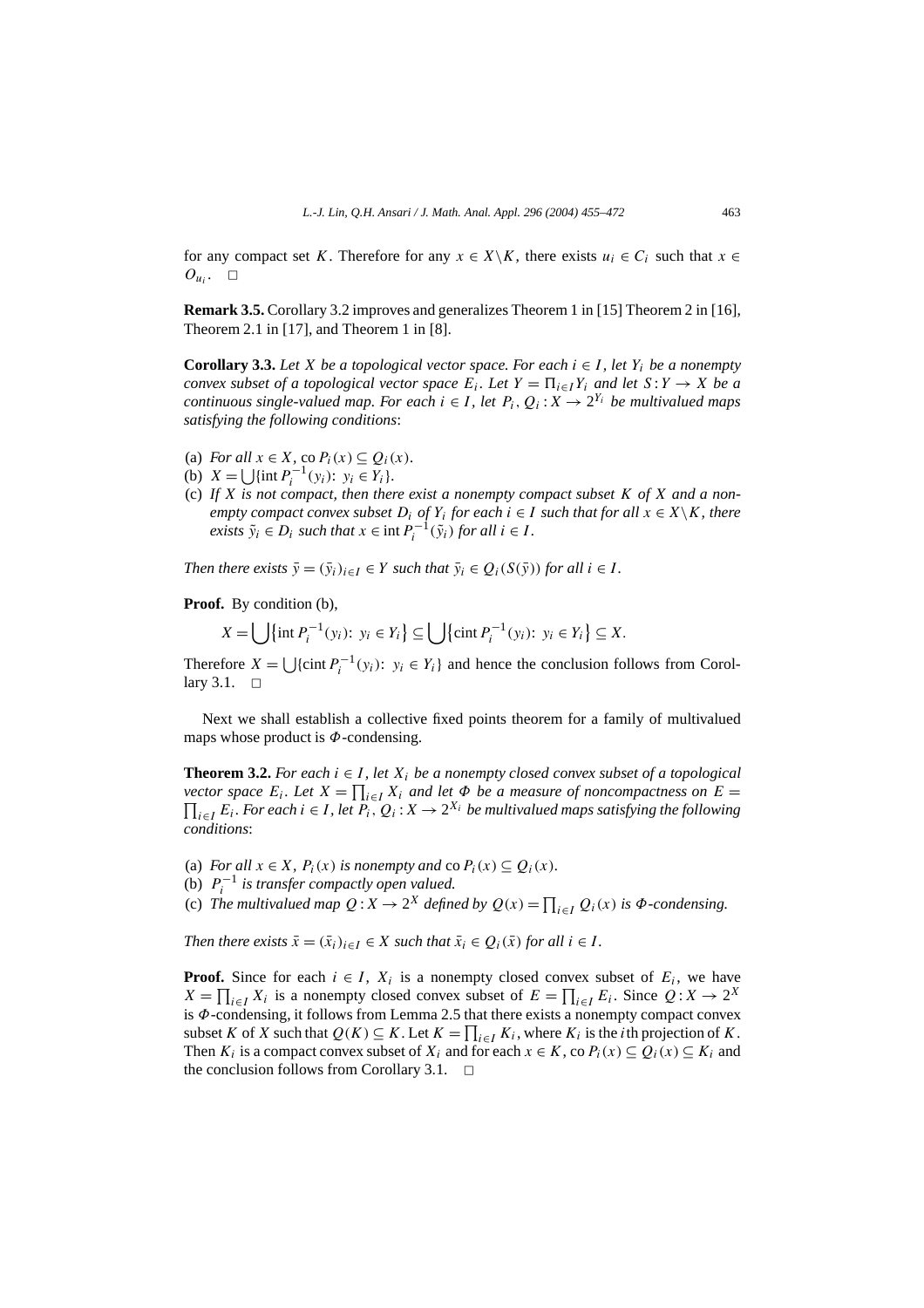**Remark 3.6.** Theorem 3.2 along with Lemma 2.2 generalizes Theorem 1 in [12].

As an application of Corollary 3.1, we have the following coincidence theorem for two families of multivalued maps defined on product spaces.

**Theorem 3.3.** *For each*  $i \in I$ , *let*  $X_i$  *and*  $Y_i$  *be nonempty convex subsets of topological vector spaces*  $E_i$  *and*  $\tilde{E}_i$ *, respectively. Let*  $X = \prod_{i \in I} X_i$  *and*  $Y = \prod_{i \in I} Y_i$ *. For each*  $i \in I$ *, let*  $A_i: X \to 2^{Y_i}$  and  $B_i: Y \to 2^{X_i}$  be multivalued maps. Suppose that there exist nonempty *compact subset*  $L \subseteq Y$  *and*  $K \subseteq X$ *, and nonempty compact convex subset*  $C_i \subseteq Y_i$  *and*  $D_i \subseteq X_i$  *for each*  $i \in I$  *such that* 

- (a) *for each*  $i \in I$ ,  $A_i^{-1}$ ,  $B_i^{-1}$  *are transfer compactly open valued on*  $Y_i$  *and*  $X_i$ *, respectively,*
- (b) *for each*  $i \in I$  *and for all*  $x \in X$  *and*  $y \in Y$ *,*  $A_i(x)$  *and*  $B_i(y)$  *are nonempty convex sets,*
- (c) *for each*  $(x, y) \in X \times Y \backslash K \times L$ *, there exist*  $y_i \in C_i$ *,*  $x_i \in D_i$  *such that*  $x \in \text{cint} A_i^{-1}(y_i)$ *and*  $y \in \text{cint } B_i^{-1}(x_i)$  *for all*  $i \in I$ .

Then there exists  $\bar{x} = (\bar{x}_i)_{i \in I} \in X$  and  $\bar{y} = (\bar{y}_i)_{i \in I} \in Y$  such that  $\bar{y}_i \in A_i(\bar{x})$  and  $\bar{x}_i \in B_i(\bar{y})$ *for all*  $i \in I$ .

**Proof.** We follow the argument of Theorem 10 in [6]. Let  $W = K \times L$ . For each  $i \in I$ , let  $V_i = C_i \times D_i$  and define  $W_i: X \times Y \rightarrow 2^{Y_i \times X_i}$  by  $W_i(x, y) = A_i(x) \times B_i(y)$  for each *(x, y)* ∈ *X* × *Y*. Let *S* : *Y* × *X* → *X* × *Y* be defined by *S*(*y, x*) = (*x, y*) for each (*y, x*) ∈  $Y \times X$ . Then all the conditions of Corollary 3.1 are satisfied and it follows that there exists  $(\bar{x}, \bar{y}) = (\bar{x}_i, \bar{y}_i)_{i \in I} \in X \times Y$  such that  $(\bar{y}_i, \bar{x}_i) \in W_i(S(\bar{y}, \bar{x})) = W_i(\bar{x}, \bar{y}) = A_i(\bar{x}) \times B_i(\bar{y})$ for all  $i \in I$ . Thus  $\bar{y}_i \in A_i(\bar{x})$  and  $\bar{x}_i \in B_i(\bar{y})$  for all  $i \in I$ .  $\Box$ 

**Remark 3.7.** Theorem 3.3 improves and generalizes Theorem 10 in [6] and Theorem 4.3 in [5].

## **4. Maximal elements for a family of multivalued maps**

We recall that a point  $x \in X$  is a *maximal element* of a multivalued map T from a topological space *X* to another topological space *Y* if  $T(x) = \emptyset$ .

For each  $i \in I$ , Let  $X_i$  be a nonempty subset of a topological space  $E_i$  and  $T_i$ :  $X =$  $\prod_{i \in I} X_i$  →  $2^{X_i}$  a multivalued map. Then a point  $x = (x_i)_{i \in I}$  ∈ *X* is called a *maximal element* for the family of multivalued maps  ${T_i}_{i \in I}$  if  $T_i(x) = \emptyset$  for all  $i \in I$ .

In the recent past the existence theorems for a maximal element for a family of multivalued maps have been used to prove the existence of a solution of system of variational inequalities and system of equilibrium problems, see for example [2,10–12,19] and references therein. It can be easily seen that the maximal elements theory for the family of multivalued maps is useful to study the following qualitative game.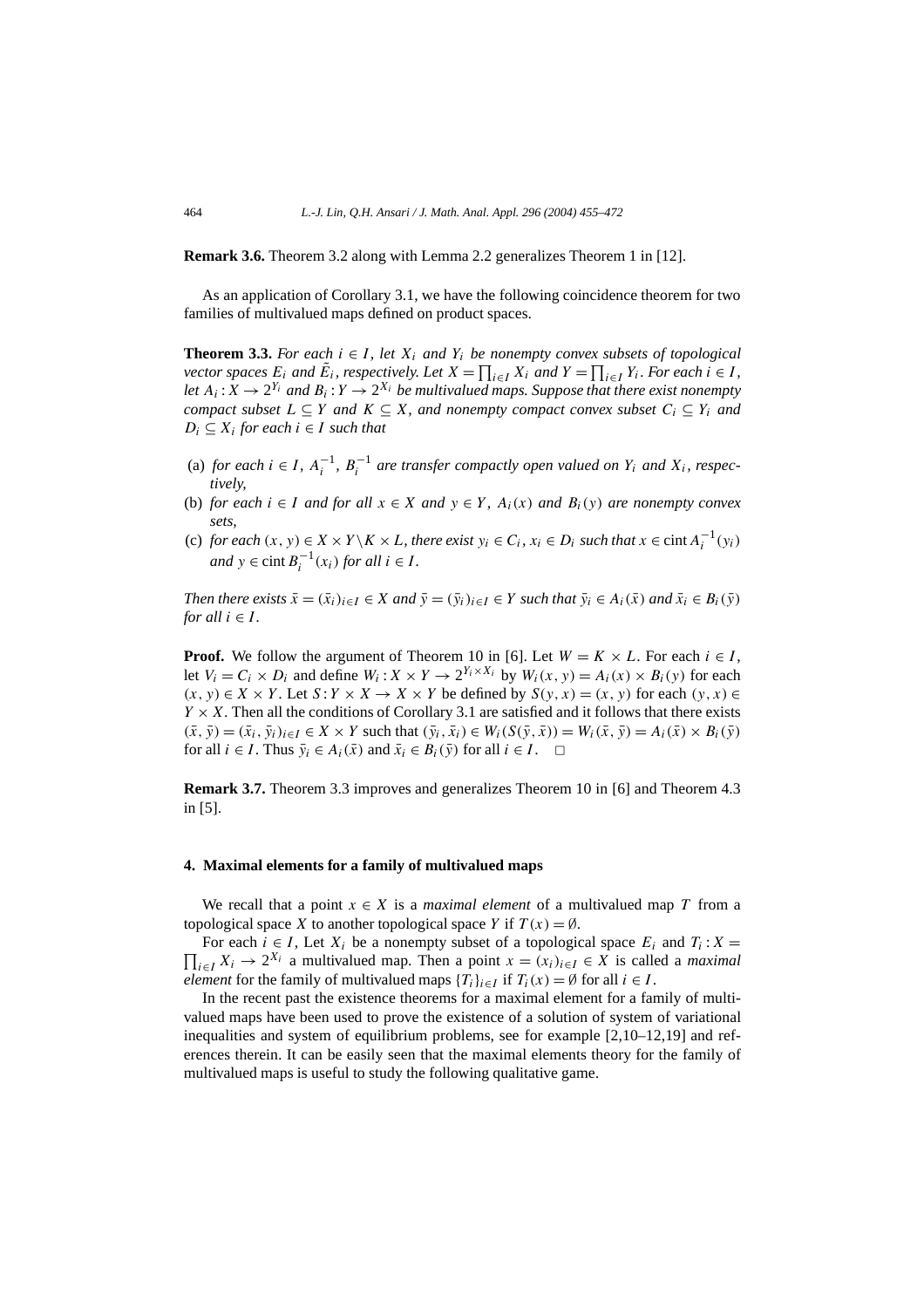A *qualitative game* is a family  $\Gamma = (X_i, P_i)_{i \in I}$  of ordered pairs  $(X_i, P_i)$  where for each *i* ∈ *I*,  $X_i$  is a topological space and  $P_i$  :  $X = \prod_{i \in I} X_i \rightarrow 2^{X_i}$  is an irreflexive preference correspondence, that is,  $x_i \notin P_i(x)$  for all  $x \in X$ . A point  $x \in X$  is said to be an *equilibrium point* of the qualitative game *Γ* if  $P_i(x) =$  for all  $i \in I$ .

For further detail on qualitative games, we refer to [19] and reference therein.

We establish the following proposition which plays an important role throughout this section.

**Proposition 4.1.** *Let X and Y be two nonempty subsets of a topological vector space and*  $T: X \to 2^Y$  *a multivalued map. Then the following two statements are equivalent:* 

(a) *For each*  $x \in X$  *such that*  $T(x) \neq \emptyset$ *, there exists*  $y \in Y$  *such that*  $x \in \text{cint } T^{-1}(y)$ *.* (b)  $T^{-1}$  *is transfer compactly open valued on*  $Y$ .

**Proof.** (a)  $\Rightarrow$  (b). Let  $x \in X$  such that  $x \in T^{-1}(y)$  for some  $y \in Y$ , then  $y \in T(x) \neq \emptyset$ . By (a), there exists  $y' \in Y$  such that  $x \in \text{cint } T^{-1}(y')$ . Hence  $T^{-1}$  is transfer compactly open valued on *Y* .

Conversely, let  $x \in X$  such that  $T(x) \neq \emptyset$ . Therefore,  $x \in T^{-1}(y)$  for some  $y \in Y$ . By (b), there exists  $y' \in Y$  such that  $x \in \text{cint } T^{-1}(y')$ .  $\Box$ 

Following the argument of proof of Theorem 8 in [6], we have the following result.

**Theorem 4.1.** Let *X* be a regular and paracompact topological space. For each  $i \in I$ , *let*  $Y_i$  *be a nonempty convex subset of a topological vector space*  $E_i$ *. Let*  $Y = \prod_{i \in I} Y_i$ *,*  $S: Y \to X$  *a continuous single-valued map and*  $Q_i \in M_S(X, Y_i)_{i \in I}$ *. Suppose that there exists a nonempty compact subset*  $K$  *of*  $X$  *and a nonempty compact convex subset*  $C_i$  *of*  $Y_i$ *for each*  $i \in I$  *such that for all*  $x \in X \setminus K$ *, there exists*  $i \in I$  *such that*  $Q_i(x) \cap C_i \neq \emptyset$ *. Then there exists*  $\bar{x} \in K$  *such that*  $Q_i(\bar{x}) = \emptyset$  *for all*  $i \in I$ *.* 

**Remark 4.1.** Since our definition of  $M_S(X, Y_i)_{i \in I}$  is more general than the one given in [6], Theorem 4.1 generalizes Theorem 8 in [6].

As a particular case of above theorem, we have the following result.

**Corollary 4.1.** *For each*  $i \in I$ , let  $X_i$  be a nonempty convex subset of a topological vec*tor space*  $E_i$ *. Let*  $X = \prod_{i \in I} X_i$  *and*  $Q_i \in M(X, X_i)_{i \in I}$ *. Suppose that*  $X$  *is regular and paracompact and there exist a nonempty compact subset K of X and a nonempty compact convex subset*  $C_i$  *of*  $X_i$  *for each*  $i \in I$  *such that for all*  $x \in X \setminus K$ *, there exists*  $i \in I$  *with*  $Q_i(x) \cap C_i \neq \emptyset$ . Then there exists  $\bar{x} \in K$  such that  $Q_i(\bar{x}) = \emptyset$  for all  $i \in I$ .

**Theorem 4.2.** *For each*  $i \in I$ *, let*  $X_i$  *be a nonempty closed convex subset of a topological vector space*  $E_i$ *. Let*  $X = \prod_{i \in I} X_i$  *and let*  $\Phi$  *be a measure of noncompactness on*  $E =$  $\prod_{i \in I} E_i$ *. For each i* ∈ *I, let*  $\widetilde{Q_i}$  : *X* → 2<sup>*X<sub>i</sub>*</sup> *be a multivalued map satisfying the following conditions*: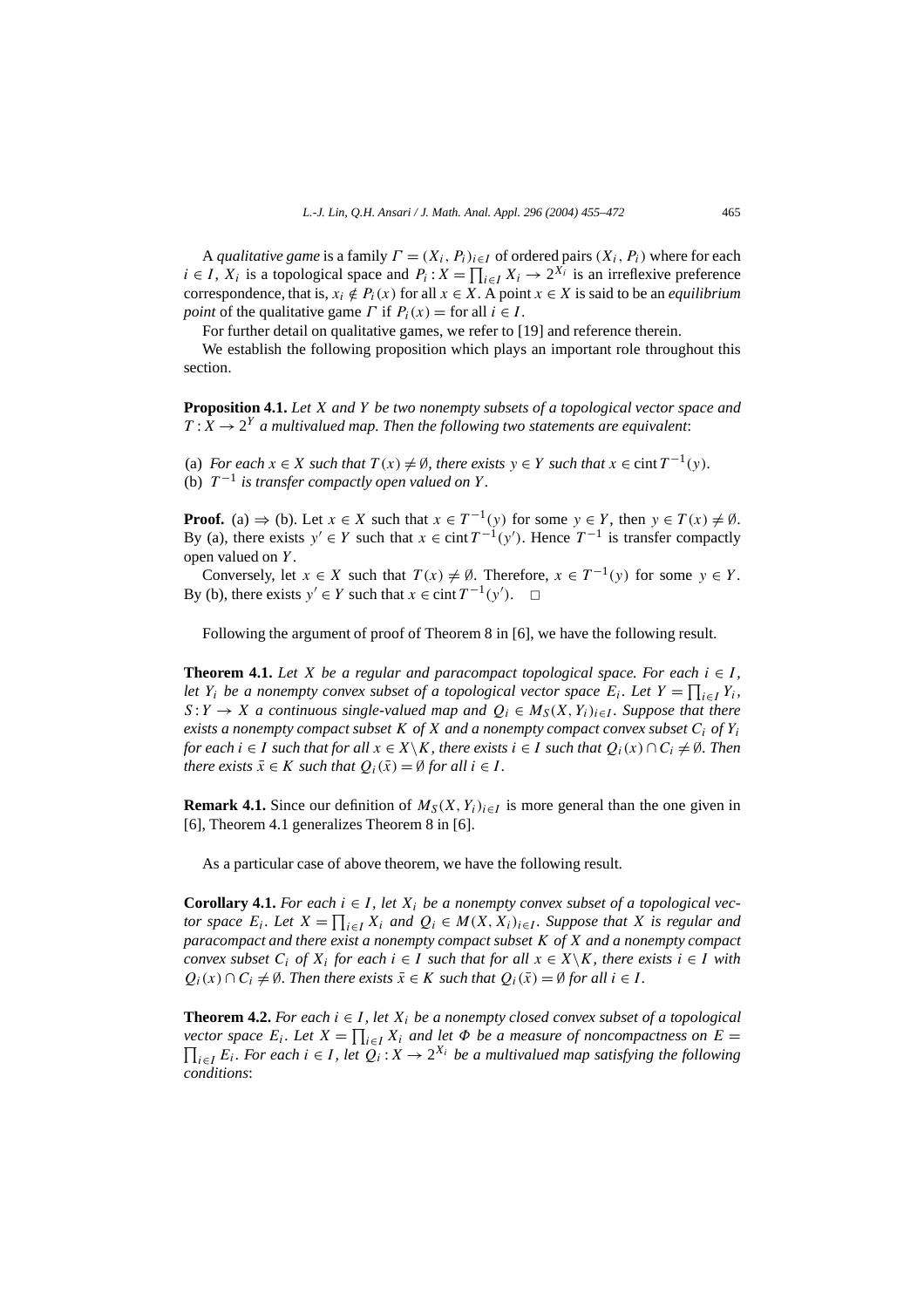(a)  ${Q_i}_{i \in I} \in M(X, X_i)_{i \in I}$ .

(b) *The multivalued map*  $Q: X \to 2^X$  *defining by*  $Q(x) = \prod_{i \in I} Q_i(x)$  *is*  $\Phi$ *-condensing.* 

*Then there exists*  $\bar{x} \in X$  *such that*  $Q_i(\bar{x}) = \emptyset$  *for all*  $i \in I$ *.* 

**Proof.** Since for each  $i \in I$ ,  $X_i$  is a nonempty closed convex subset of  $E_i$ , we have  $X =$  $\prod_{i \in I} X_i$  is a nonempty closed convex subset of *E*. Since  $Q: X \to 2^X$  is  $\Phi$ -condensing, it follows from Lemma 2.5 that there exists a nonempty compact convex subset  $K$  of  $X$  such that  $Q(K) \subseteq K$ . Since K is compact, K is regular and paracompact. By condition (a),  ${Q_i}_{i \in I} \in M(X, X_i)_{i \in I}$  and it is easy to see that  ${Q_i}_{K}$ <sub>*i* $\in I$ </sub> ∈ *M*(*K, K<sub>i</sub>*) $_{i \in I}$  where *K<sub>i</sub>* is the *i*th projection of *K*. Then the conclusion follows from Corollary 4.1.  $\Box$ 

**Remark 4.2.** Theorem 4.2 improves Proposition 2 in [4] in th following ways:

- (i) For each  $i \in I$ ,  $E_i$  need not be locally convex.
- (ii) Theorem 4.2 does not have the following condition: *the set* { $x \in C$ :  $Q_i(x) \neq \emptyset$ } *is open in C, for every nonempty compact subset C of X*.

**Corollary 4.2.** *For each*  $i \in I$ , let  $X_i$  be a nonempty closed convex subset of a topological *vector space*  $E_i$ *. Let*  $X = \prod_{i \in I} X_i$ *,*  $\{Q_i\}_{i \in I} \in L(X, X_i)_{i \in I}$  and let  $\Phi$  be a measure of *noncompactness on*  $E = \prod_{i \in I} E_i$ . Suppose that the multivalued map  $Q: X \to 2^X$  defining *by*  $Q(x) = \prod_{i \in I} Q_i(x)$  *is*  $\Phi$ *-condensing. Then there exists*  $\bar{x} \in K$  *such that*  $Q_i(\bar{x}) = \emptyset$  *for*  $all \, i \in I.$ 

**Proof.** Since  $\{Q_i\}_{i \in I} \in L(X, X_i)_{i \in I}$  and  $L(X, X_i)_{i \in I} \subseteq M(X, X_i)_{i \in I}$ , we have  $\{Q_i\}_{i \in I} \in L(X, X_i)$ *M*(*X*, *X<sub>i</sub>*)<sub>*i*∈*I*</sub> and the result follows from Theorem 4.2.  $□$ 

**Theorem 4.3.** For each  $i \in I$ , let  $X_i$  be a nonempty closed convex subset of a topolog*ical vector space*  $E_i$ *. Let*  $X = \prod_{i \in I} X_i$  *and let*  $\Phi$  *be a measure of noncompactness on*  $E = \prod_{i \in I} E_i$ *. For each*  $i \in I$ *, assume that the multivalued map*  $Q_i : X \to 2^{X_i}$  *satisfies the following conditions*:

- (a) *For each*  $x = (x_i)_{i \in I} \in X$ *,*  $x_i \notin \text{co } Q_i(x)$ *.*
- (b) *For each*  $x \in X$  *such that*  $Q_i(x) \neq \emptyset$ *, there exists*  $y_i \in X_i$  *such that*  $x \in \text{cint } Q_i^{-1}(y_i)$ *.*
- (c) *The multivalued map*  $Q: X \to 2^X$  *defined as*  $Q(x) = \prod_{i \in I} Q_i(x)$  *for all*  $x \in X$ *, is Φ-condensing.*

*Then there exists*  $\bar{x} \in X$  *such that*  $Q_i(\bar{x}) = \emptyset$  *for all*  $i \in I$ *.* 

**Proof.** Suppose that the conclusion of this theorem is not true. Then for every  $x \in X$ , there exists *j<sub>x</sub>* ∈ *I* such that  $Q_j(x) \neq \emptyset$ . For each  $i \in I$ , let  $F_i: X \to 2^{X_i}$  be defined as  $F_i(x) =$ *{y<sub>i</sub>* ∈ *X<sub>i</sub>*: *x* ∈ cint  $Q_i^{-1}(y_i)$ }. Then for each  $y_i$  ∈ *X<sub>i</sub>*,  $F_i^{-1}(y_i)$  = cint  $Q_i^{-1}(y_i)$  is compactly open and also  $F_i(x) \subseteq Q_i(x)$  for all  $x \in X$ . Since for each  $x \in X$ ,  $x_i \notin \text{co } Q_i(x)$  and  $F_i(x) \subseteq Q_i(x)$ , we have  $x_i \notin \text{co } F_i(x)$ . Therefore  $\{F_i\}_{i \in I} \in L(X, X_i)_{i \in I} \subseteq M(X, X_i)_{i \in I}$ . Since for each  $x \in X$ ,  $F_i(x) \subseteq Q_i(x)$  and  $Q: X \to 2^X$  is  $\Phi$ -condensing, it follows that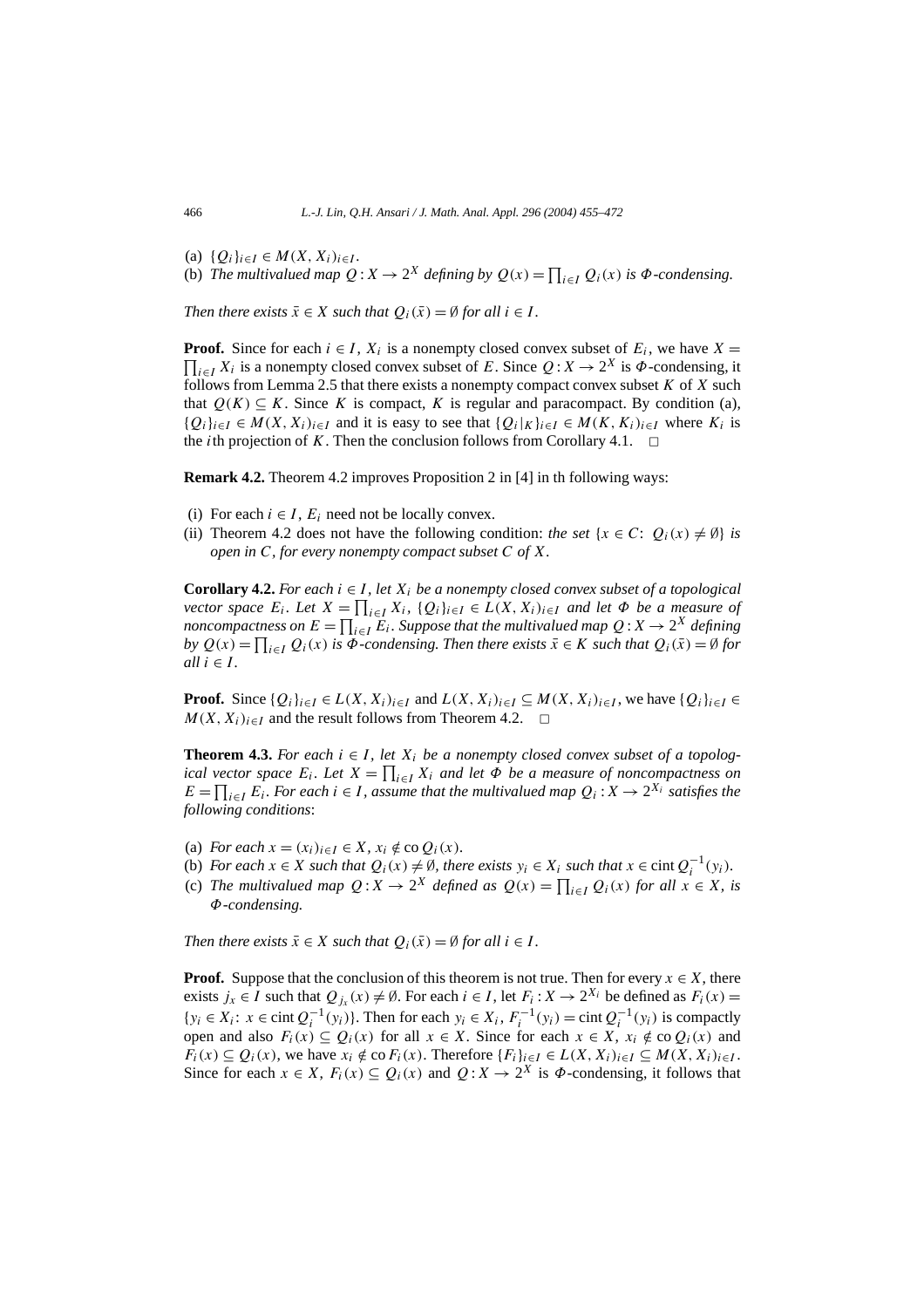*F* : *X*  $\rightarrow$  2<sup>*X*</sup> is also  $\Phi$ -condensing, where  $F(x) = \prod_{i \in I} F_i(x)$  for all  $x \in X$ . Then by Theorem 4.2 that there exists  $\bar{x} \in X$  such that  $F_i(\bar{x}) = \emptyset$  for all  $i \in I$ .

On the other hand, there exists  $j_{\bar{x}} \in I$  such that  $Q_{j_{\bar{x}}}(\bar{x}) \neq \emptyset$ . Then by (b), there exists *y*<sub>jx</sub> ∈ *X*<sub>jx</sub> such that  $\bar{x}$  ∈ cint  $Q^{-1}_{j\bar{x}}(y_{j\bar{x}})$ . This shows that  $y_{j\bar{x}}$  ∈ *F*<sub>jx</sub> $(\bar{x}) = ∅$  which leads to a contradiction. Hence our supposition is wrong.  $\Box$ 

**Remark 4.3.** Theorem 4.3 improves Corollary 4 in [4] and Corollary 4.1 in [11].

**Corollary 4.3.** *For each*  $i \in I$ , let  $X_i$  be a nonempty convex subset of a topological vector *space*  $E_i$ *. Let*  $X = \prod_{i \in I} X_i$  *and let*  $\Phi$  *be a measure of noncompactness on*  $E = \prod_{i \in I} E_i$ *. For each*  $i \in I$ , let  $\overline{Q_i}, T_i : X \to 2^{X_i}$  *be two multivalued maps satisfying the following conditions*:

- (a) *For each*  $x \in X$ *, co*  $Q_i(x) \subseteq T_i(x)$ *.*
- (b) *For each*  $x = (\bar{x}_i)_{i \in I} \in X$ *,*  $x_i \notin T_i(x)$ *.*
- (c) *For each*  $y_i \in X_i$ ,  $Q_i^{-1}(y_i)$  *is transfer compactly open in X.*
- (d) *The multivalued map*  $T: X \to 2^X$  *defined as*  $T(x) = \prod_{i \in I} T_i(x)$  *for all*  $x \in X$ *, is Φ-condensing.*

*Then there exists*  $\bar{x} \in X$  *such that*  $Q_i(\bar{x}) = \emptyset$  *for all*  $i \in I$ *.* 

**Proof.** By (b), for each  $x = (x_i)_{i \in I} \in X$ ,  $x_i \notin \text{co } Q_i(x)$ . Defined multivalued map  $Q: X \to Y$  $2^X$  by  $Q(x) = \prod_{i \in I} Q_i(x)$  for all  $x \in X$ . From (a), we have  $Q(x) \subseteq T(x)$  for all  $x \in X$ . Since *T* is *Φ*-condensing, *Q* is also *Φ*-condensing. The result follows from Theorem 4.3 and Proposition 4.1.  $\Box$ 

**Remark 4.4.** (i) Corollary 4.3 improves Theorem 4.2 in [11] in the following way: "For each  $x \in X$ ,  $I(x) = \{i \in I: Q_i(x) \neq \emptyset\}$  is finite" is not considered in Corollary 4.3. (ii) If *I* is a singleton set, then Corollary 4.3 reduces to Corollary 2 in [12].

Following the argument of proof of Theorem 7 in [6], we have the following result which generalizes Theorem 7 in [6].

**Theorem 4.4.** For each  $i \in I$ , let  $Y_i$  be a nonempty convex subset of a topological vector *space*  $E_i$ *. Let*  $Y = \prod_{i \in I} Y_i$ *,*  $X$  *a Hausdorff topological space,*  $S: Y \to X$  *a continuous single-valued map and*  $\{Q_i\}_{i \in I} \in L_S(X, Y_i)_{i \in I}$ . Suppose that there exist a nonempty com*pact subset K of X and a nonempty compact convex subset*  $C_i$  *of*  $Y_i$  *for each*  $i \in I$  *such that for all*  $x \in X \setminus K$ *, there exists*  $i \in I$  *such that*  $Q_i(x) \cap C_i \neq \emptyset$ *. Then there exists*  $\overline{x} \in K$ *such that*  $O_i(\bar{x}) = \emptyset$  *for all*  $i \in I$ .

As a simple consequence of Theorem 4.4, we have the following existence results for maximal elements.

**Theorem 4.5.** Let *X* be a topological vector space. For each  $i \in I$ , let  $Y_i$  be a nonempty *convex subset of a topological vector space*  $E_i$ ,  $Q_i$ :  $X \rightarrow 2^{Y_i}$  *a multivalued map and let*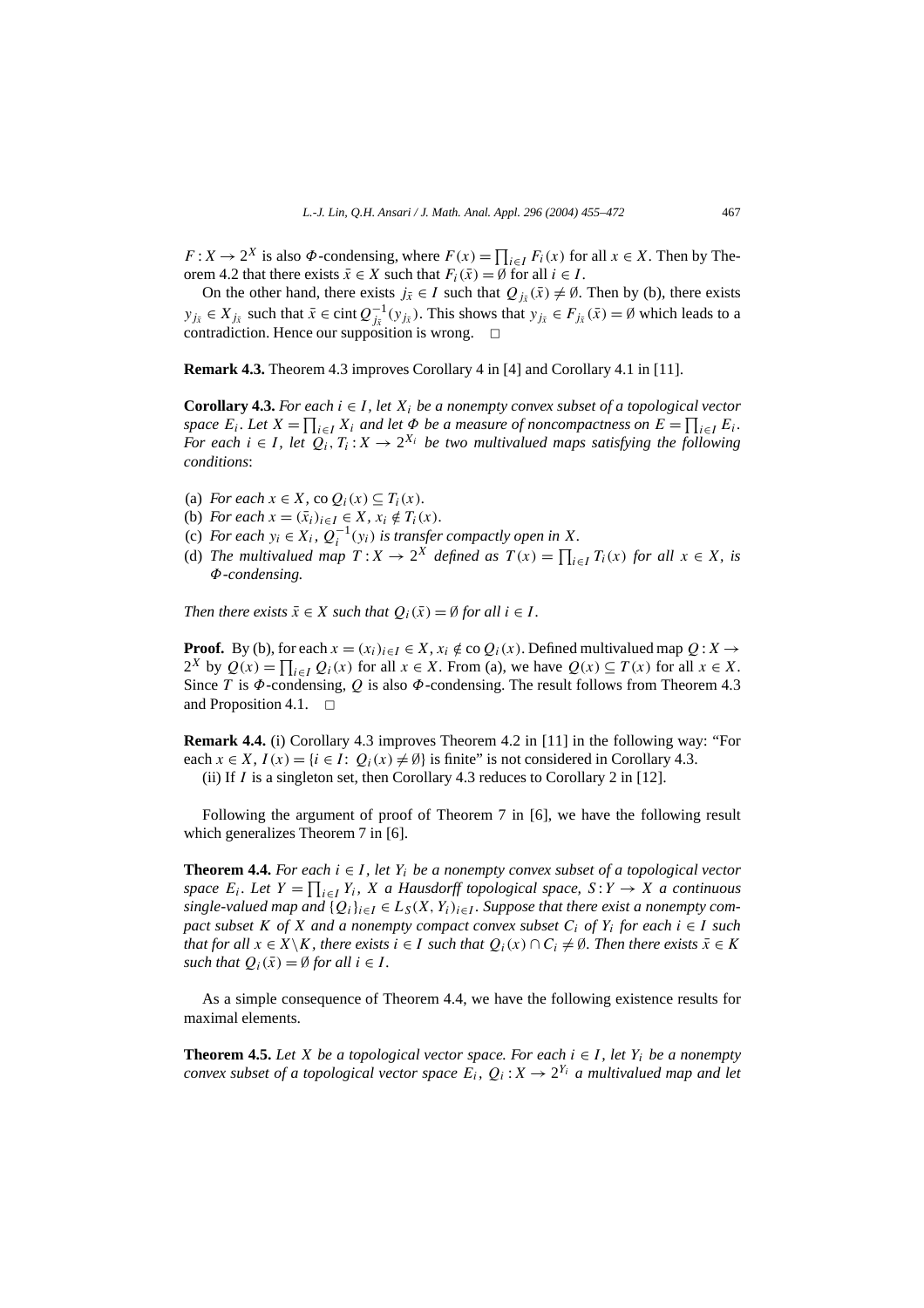$S: Y = \prod_{i \in I} Y_i \to X$  *be a continuous single-valued map. Assume that the following conditions hold*:

- (a) *For each*  $i \in I$  *and for all*  $y \in Y$ *,*  $y_i \notin \text{co } Q_i(S(y))$ *.*
- (b) *For*  $x \in X$  *such that*  $Q_i(x) \neq \emptyset$ *, there exists*  $y'_i \in Y_i$  *such that*  $x \in \text{cint } Q_i^{-1}(y'_i)$ *.*
- (c) *There exist a nonempty compact subset K of X and a nonempty compact convex subset C<sub>i</sub> of*  $Y_i$  *for each*  $i \in I$  *such that for all*  $x \in X \setminus K$ *, there exist*  $i \in I$  *and*  $y_i \in C_i$  *such that*  $x \in \text{cint } Q_i^{-1}(y_i)$ *.*

*Then there exists*  $\bar{x} \in K$  *such that*  $Q_i(\bar{x}) = \emptyset$  *for all*  $i \in I$ *.* 

**Proof.** Suppose that the conclusion is false. Then for each  $x \in X$ , there exists  $j_x \in I$  such that  $Q_{jx}(x) \neq \emptyset$ . For each  $i \in I$ , let  $F_i: X \to 2^{Y_i}$  be defined by  $F_i(x) = \{y_i \in Y_i: x \in I\}$ cint  $Q_i^{-1}(y_i)$  for all  $x \in X$ . Then for each  $i \in I$  and each  $y_i \in Y_i$ ,  $F_i^{-1}(y_i) = \text{cint } Q_i^{-1}(y_i)$ is compactly open. By Lemma 2.3, for each  $i \in I$  and  $y_i \in Y_i$ ,  $(\text{co } F_i)^{-1}(y_i)$  is compactly open. Since for all  $x \in X$  and for each  $i \in I$ ,  $F_i(x) \subseteq Q_i(x)$  and  $y_i \notin \text{co } Q_i(S(y))$  for all *y* =  $(y_i)_{i \in I}$  ∈ *Y*, we have  $y_i \notin$  co  $F_i(S(y))$  for all  $y = (y_i)_{i \in I}$  and  $i \in I$ . Therefore {co  $F_i$ } $_{i \in I}$  ∈  $L_S(X, Y_i)_{i \in I}$ . By (c), for all  $x \in X\setminus K$ , there exist  $i \in I$  and  $y_i \in C_i$  such that *x* ∈ cint  $Q_i^{-1}(y_i)$ . Then  $y_i$  ∈  $F_i(x)$  and  $F_i(x) \cap C_i \neq \emptyset$  and hence by Theorem 4.4, there exists  $\bar{x} \in X$  such that co  $F_i(\bar{x}) = \emptyset$  for all  $i \in I$ .

On the other hand, for each  $\bar{x}$  there exists  $j_{\bar{x}} \in I$  such that  $Q_{j_{\bar{x}}}(\bar{x}) \neq \emptyset$ . Since  $Q_{j\bar{x}}(\bar{x}) \neq \emptyset$  and from condition (b), we have  $\bar{x} \in \text{cint } Q_{j\bar{x}}^{-1}(y'_{j\bar{x}})$  for some  $y'_{j\bar{x}} \in Y_{j\bar{x}}$  and thus  $y'_{j\overline{x}} \in F_{j\overline{x}}(\overline{x}) \neq \emptyset$ . Therefore, co  $F_{j\overline{x}}(\overline{x}) \neq \emptyset$ . This leads to a contradiction. Hence our supposition is not true.  $\square$ 

**Remark 4.5.** Condition (b) of Theorem 4.5 can be replaced by the following condition:

*(b'*) For each *i* ∈ *I*,  $Q_i^{-1}$  is transfer compactly open valued on  $Y_i$ .

As a simple consequence of Theorem 4.4, we have the following corollary.

**Corollary 4.4.** *For each*  $i \in I$ , *let*  $X_i$  *be a nonempty convex subset of a topological vector space*  $E_i$  *and let*  $Q_i$ ,  $T_i$  :  $X = \prod_{i \in I} X_i \rightarrow 2^{X_i}$  *be multivalued maps satisfying the following conditions*:

- (a) *For each*  $i \in I$  *and for all*  $x \in X$ , co  $Q_i(x) \subseteq T_i(x)$ *.*
- (b) *For each i* ∈ *I and for all*  $x = (x_i)_{i \in I}$  ∈  $X$ *,*  $x_i \notin T_i(x)$ *, where*  $x_i$  *is the ith projection of x.*
- (c) For each  $i \in I$  and for all  $y_i \in X_i$ ,  $Q_i^{-1}(y_i)$  is compactly open in X.
- (d) *There exists a nonempty compact subset K of X and a nonempty compact convex subset*  $C_i$  *of*  $X_i$  *for each*  $i \in I$  *such that for all*  $x \in X \setminus K$ *, there exists*  $i \in I$  *such that*  $Q_i(x)$  ∩  $C_i \neq \emptyset$ *.*

*Then there exists*  $\bar{x} \in X$  *such that*  $Q_i(\bar{x}) = \emptyset$  *for all*  $i \in I$ *.*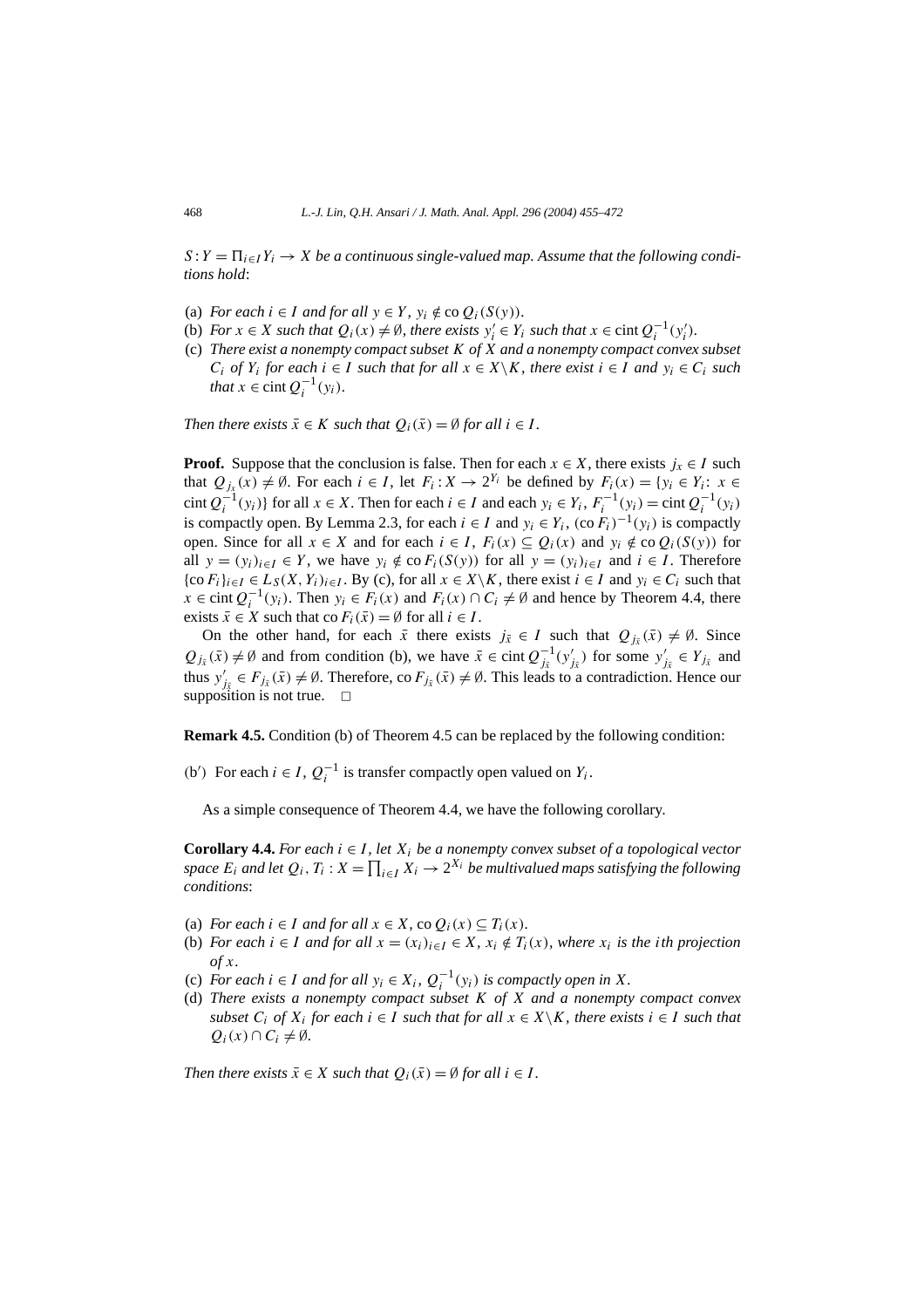**Proof.** Let the multivalued map  $G_i: X \to 2^{X_i}$  be defined by  $G_i(x) = \text{co } Q_i(x)$  for all *x* ∈ *X*. By (b), for each *i* ∈ *I* and for all  $x = (x_i)_{i \in J}$  ∈ *X*,  $x_i \notin G_i(x)$ . By Lemma 2.3, for each  $y_i \in X_i$ ,  $G_i^{-1}(y_i)$  is compactly open in *X* and therefore  $\{G_i\}_{i \in I} \in L(X, X_i)_{i \in I}$ . By (d), for all  $x \in X \backslash K$  there exists  $i \in I$  such that  $G_i(x) \cap C_i \neq \emptyset$ . It follows from Theorem 4.4 that there exists  $\bar{x} \in X$  such that  $G_i(\bar{x}) = \emptyset$  for all  $i \in I$ . Therefore,  $Q_i(\bar{x}) = \emptyset$ for all  $i \in I$ .  $\Box$ 

**Remark 4.6.** In view of Proposition 4.1, condition (c) of Corollary 4.4 can be replaced by the following condition:

*(c'*) For each *i* ∈ *I*, multivalued map  $Q_i^{-1}$  is transfer compactly open valued on  $X_i$ .

**Remark 4.7.** Corollary 5.2 improves Theorem 4.1 in [11] in the way that the condition "for each  $x \in X$ ,  $I(x) = \{i \in I: S_i(x) \neq \emptyset\}$  is finite" is not considered in Corollary 5.2.

## **5. Equilibria of abstract economies**

Let *I* be a any (finite or infinite) set of agents. An *abstract economy* is defined as a family of order quadruples  $\Gamma = (X_i, A_i, B_i, P_i)_{i \in I}$  where for each  $i \in I$ ,  $X_i$  is a topological space,  $A_i$ ,  $B_i$ :  $X = \prod_{i \in I} \rightarrow 2^{X_i}$  are constraint correspondences and  $P_i$ :  $X \rightarrow 2^{X_i}$  is a preference correspondence. An *equilibrium* for *Γ* is a point  $\bar{x} \in X$  such that for each  $i \in I$ ,  $\bar{x}_i \in$ cl  $B_i(\bar{x})$  and  $A_i(\bar{x}) \cap P_i(\bar{x}) = \emptyset$ . When  $A_i = B_i$  for all  $i \in I$ , above definitions of an abstract economy and an equilibrium coincide with the standard definitions, for example in [3] or in [18].

**Theorem 5.1.** *For each*  $i \in I$ , let  $X_i$  be a nonempty convex subset of a topological vector *space*  $E_i$ *. Let*  $X = \prod_{i \in I} X_i$  *and let*  $\Phi$  *be a measure of noncompactness on*  $E = \prod_{i \in I} E_i$ *. For each*  $i \in I$ , let  $\text{cl } B_i : X \to 2^{X_i}$  *be an upper semicontinuous multivalued map*,  $A_i : X \to Y$  $2^{X_i}$  *a* nonempty convex valued multivalued map such that for each  $i \in I$ ,  $A_i^{-1}(y_i)$  is open *in X* and  $P_i$ :  $X \rightarrow 2^{X_i}$  *a preference correspondence. Assume that the following conditions hold*:

(a) *For each*  $i \in I$  *and for all*  $x \in X$ , co $A_i(x) \subseteq B_i(x)$ *.* 

(b)  ${A_i \cap P_i}_{i \in I} \in M(X, X_i)_{i \in I}$ .

(c) *The multivalued map*  $A: X \to 2^X$  *defined by*  $A(x) = \prod_{i \in I} A_i(x)$  *is*  $\Phi$ *-condensing.* 

*Then there exists*  $\bar{x} = (\bar{x}_i)_{i \in I} \in X$  *such that*  $\bar{x}_i \in \text{cl } B_i(\bar{x})$  *and*  $A_i(\bar{x}) \cap P_i(\bar{x}) = \emptyset$  *for all*  $i \in I$ .

**Proof.** Since *A* is *Φ*-condensing, it follows from Lemma 2.45 that there exists a compact convex subset  $K \subseteq X$  such that  $A(K) \subseteq K$ .

Let  $\mathcal{F} = \{x = (x_i)_{i \in I} \in K : x_i \in \text{cl } B_i(x)\}\.$  Then clearly  $\mathcal{F}_i$  is a closed subset of *K* for each *i* ∈ *I*. By Lemma 2.4, there exists  ${T_i}_{i \in I}$  ∈  $L(K, X_i)_{i \in I}$  such that  $A_i(x) \cap P_i(x)$  ⊆ *T<sub>i</sub>*(*x*) for all  $i \in I$  and  $x \in K$ .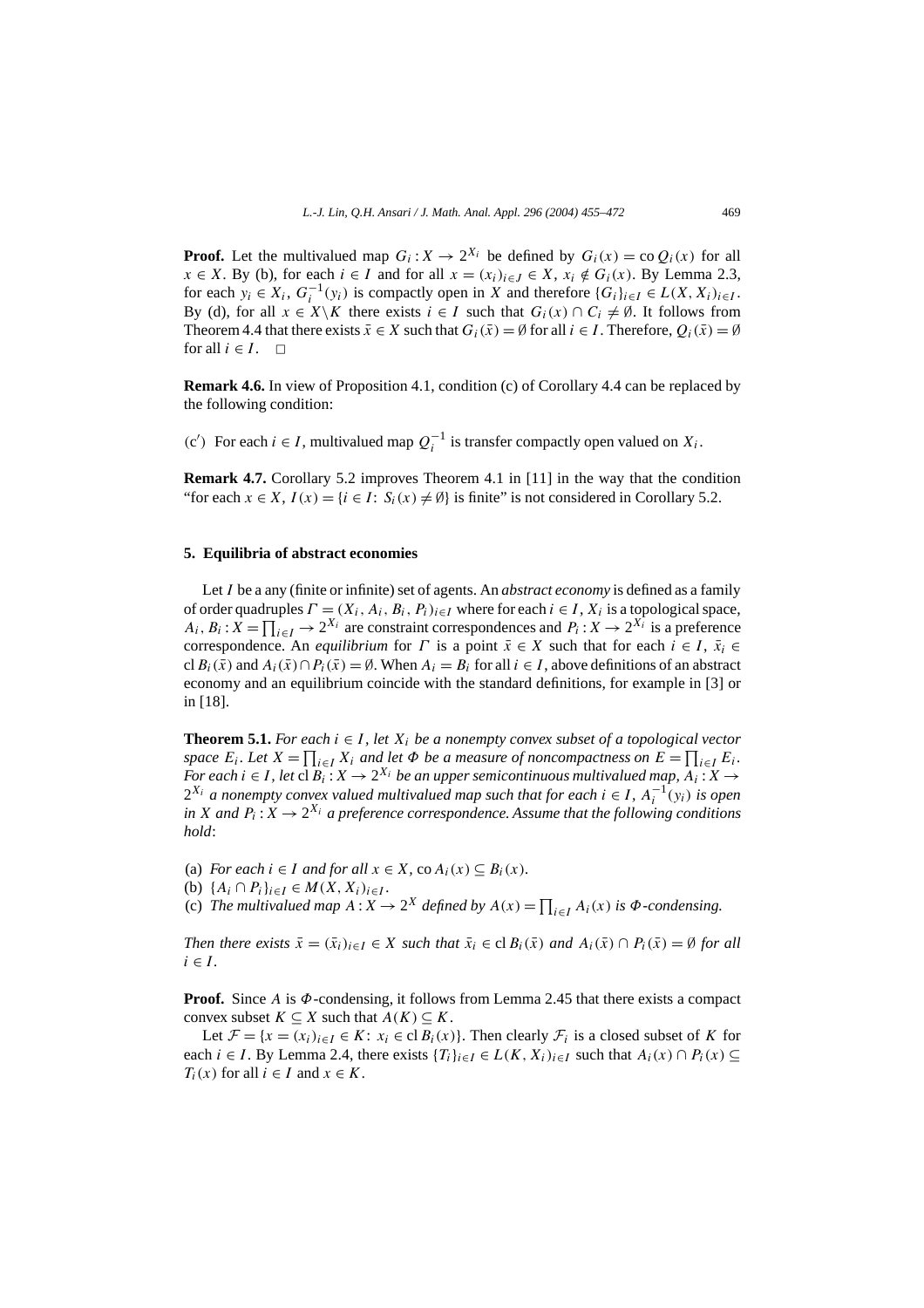Let the multivalued map  $Q_i: K \to 2^{K_i}$  be defined as

$$
Q_i(x) = \begin{cases} T_i(x) \cap A_i(x) & \text{if } x \in \mathcal{F}_i, \\ A_i(x) & \text{if } K \backslash \mathcal{F}_i, \end{cases}
$$

where  $K_i$  is the *i*th projection of *K*. Since  $\{T_i\}_{i \in I} \in L(K, X_i)$  for each  $i \in I$  and for all *x* =  $(x_i)_{i \in I}$  ∈ *X*, we have  $x_i \notin Q_i(x)$ . It is easy to see that

$$
Q_i^{-1}(y_i) = (T_i^{-1}(y_i) \cap (A_i)^{-1}(y_i)) \cup ((K \backslash \mathcal{F}_i) \cap (A_i)^{-1}(y_i))
$$

is compactly open in *K* for each  $y_i \in K_i$  and  $Q_i$  is convex valued multivalued map.  $\prod_{i \in I} Q_i$ :  $K \to 2^K$  is  $\Phi$ -condensing. It follows from Theorem 4.2 that there exists  $\bar{x} =$ Therefore  $\{Q_i\}_{i\in I} \in L(K, K_i)_{i\in I} \subseteq M(K, K_i)_{i\in I}$ . Since *K* is a compact set,  $Q =$  $(\bar{x}_i)_{i \in I} \in K$  such that  $Q_i(\bar{x}) = \emptyset$  for each  $i \in I$ . If  $\bar{x} \in X \setminus \mathcal{F}_j$  for some  $j \in I$ , then  $A_j(\bar{x}) = Q_j(\bar{x}) = \emptyset$ , which contradicts with  $A_i(x)$  is nonempty for all  $x \in X$  and for each *i* ∈ *I*. Therefore,  $\bar{x}$  ∈  $\mathcal{F}_i$  for all *i* ∈ *I*. Hence  $\bar{x}_i$  ∈ cl  $B_i(\bar{x})$  and  $A_i(\bar{x}) \cap T_i(\bar{x}) = \emptyset$  for all  $i \in I$ . This shows that  $A_i(\bar{x}) \cap P_i(\bar{x}) = \emptyset$  for all  $i \in I$ .  $\Box$ 

**Remark 5.1.** Condition (b) of Theorem 5.1 can be replaced by the following conditions:

- *(b<sub>1</sub>)* For each  $i \in I$  and for all  $x = (x_i)_{i \in I}$ ,  $x_i \notin P_i(\bar{x})$ .
- (b<sub>2</sub>) For each  $i \in I$  and for all  $x \in X$ ,  $P_i(x)$  is convex.
- (b<sub>3</sub>) For each  $i \in I$  and for all  $y_i \in X_i$ ,  $P_i^{-1}(y_i)$  is compactly open.

As a particular case of Theorem 5.1, we have the following corollary.

**Corollary 5.1.** *Let*  $\Gamma = (X_i, A_i, P_i)_{i \in I}$  *be an abstract economy satisfying for each*  $i \in I$ :

- (i)  $X_i$  *is a nonempty closed and convex subset of a topological vector space*  $E_i$  *and*  $X = \prod_{i \in I} X_i$ .
- (ii) *For each*  $x \in X$ *,*  $A_i(x)$  *is nonempty and convex.*
- (iii) *For all*  $y_i \in X_i$ ,  $A_i^{-1}(y_i)$  *is open.*
- (iv) cl  $A_i: X \to 2^{X_i}$  *is upper semicontinuous.*
- (v)  $(A_i \cap P_i)_{i \in I} \in M(X, X_i)_{i \in I}$ .
- (vi)  $A(x) = \prod_{i \in I} A_i(x)$  *is*  $\Phi$ *-condensing.*

*Then there exist*  $\bar{x} = (\bar{x}_i)_{i \in I} \in X$  *such that*  $\bar{x}_i \in \text{cl } A_i(\bar{x})$  *and*  $A_i(\bar{x}) \cap P_i(\bar{x}) = \emptyset$  *for all*  $i \in I$ .

**Remark 5.2.** Corollary 5.1 improves Proposition 3 in [4].

**Theorem 5.2.** For each  $i \in I$ , let  $X_i$  be a nonempty convex subset of a topological vec*tor space*  $E_i$ *. Let*  $X = \prod_{i \in I} X_i$  *and let*  $\Phi$  *be a measure of noncompactness on*  $E =$  $\prod_{i \in I} E_i$ *. For each*  $i \in I$ *, let* cl *B<sub>i</sub>* : *X* → 2<sup>*X<sub>i</sub> be an upper semicontinuous multivalued map,*</sup>  $A_i: X \to 2^{X_i}$  *a multivalued map with nonempty values such that for each*  $y_i \in X_i$ ,  $A_i^{-1}(y_i)$ *is compactly open in X*,  $P_i: X \to 2^{X_i}$  *a preference correspondence and*  $G_i: X \to 2^{X_i}$  *a multivalued map. Assume that the following conditions hold*: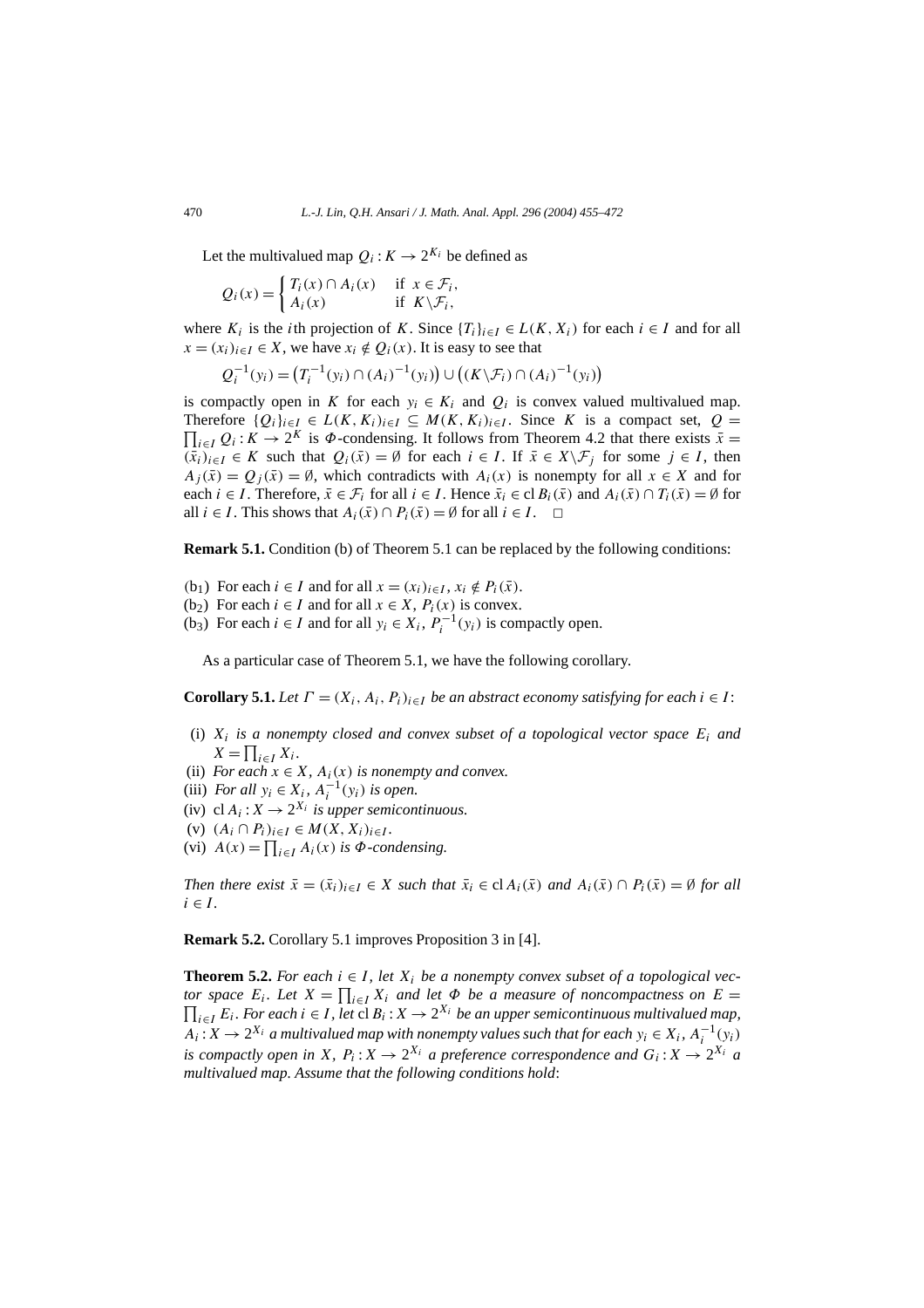- (a) *For each*  $i \in I$  *and for all*  $x \in X$ , co $A_i(x) \subseteq B_i(x)$ *.*
- (b) *For each*  $i \in I$  *and for all*  $y_i \in X_i$ ,  $P_i^{-1}(y_i)$  *is compactly open in*  $X$ *.*
- (c) *For each*  $i \in I$  *and for all*  $x = (x_i)_{i \in I} \in X$ *,*  $x_i \notin G_i(x)$ *.*
- (d) *For each*  $i \in I$  *and for all*  $x \in X$ *, co*  $P_i(x) \subseteq G_i(x)$ *.*
- (e) *The multivalued map*  $A = \prod_{i \in I} A_i : X \to 2^X$  *defined as*  $A(x) = \prod_{i \in I} A_i(x)$ *, is*  $\Phi$ *condensing.*

*Then there exists*  $\bar{x} = (\bar{x}_i)_{i \in I} \in X$  *such that*  $\bar{x}_i \in \text{cl } B_i(\bar{x})$  *and*  $A_i(\bar{x}) \cap P_i(\bar{x}) = \emptyset$  *for all*  $i \in I$ .

**Proof.** Since  $A: X \to 2^X$  is  $\Phi$ -condensing, it follows from Lemma 2.5 that there exists a nonempty compact convex set  $K = \prod_{i \in I} K_i$  of *X* such that  $A(K) \subseteq K$ . For each  $i \in I$ , let  $\mathcal{F}_i = \{x = (x_i)_{i \in I} \in K : x_i \in \text{cl } B_i(x)\}\.$  Then clearly  $\mathcal{F}_i$  is closed for each  $i \in I$ . For each  $i \in I$ , define multivalued maps  $Q_i$ ,  $T_i: X \to 2^{X_i}$  by

$$
Q_i(x) = \begin{cases} A_i(x) \cap P_i(x) & \text{if } x \in \mathcal{F}_i, \\ A_i(x) & \text{if } x \in K \backslash \mathcal{F}_i \end{cases}
$$

and

$$
T_i(x) = \begin{cases} \operatorname{cl} B_i(x) \cap G_i(x) & \text{if } x \in \mathcal{F}_i, \\ \operatorname{cl} B_i(x) & \text{if } x \in K \setminus \mathcal{F}_i, \end{cases}
$$

for all  $x \in X$ . By condition (a) and (d), for each  $i \in I$  and for all  $x \in X$ , co  $Q_i(x) \subseteq T_i(x)$ . By condition (b)

$$
Q_i^{-1}(y_i) = [A_i^{-1}(y_i) \cap P_i^{-1}(y_i)] \cup [(X \backslash \mathcal{F}_i) \cap A_i^{-1}(y_i)]
$$

is compactly open in *X* for each  $y_i \in X_i$ . By condition (c) for each  $i \in I$  and *x* =  $(\bar{x}_i)_{i \in I}$  ∈ *X*,  $x_i \notin T_i(x)$ . Since *K* is compact,  $T = \prod_{i \in I} T_i$  :  $K \to 2^K$  is  $\Phi$ -condensing. It follows from Corollary 4.3 that there exists  $\bar{x} = (\bar{x}_i)_{i \in I} \in X$  such that  $Q_i(\bar{x}) = \emptyset$  for all *i* ∈ *I*. If  $\bar{x}$  ∈ *K* \ $\mathcal{F}_i$  for some *j* ∈ *I*, then  $A_i(\bar{x}) = Q_i(\bar{x}) = ∅$  which contradicts with  $A_i(x)$  is nonempty for all  $i \in I$  and  $x \in X$ . Therefore  $\bar{x} \in \mathcal{F}_i$  for all  $i \in I$ . This shows that  $\bar{x}_i \in \text{cl } B_i(\bar{x})$  and  $A_i(\bar{x}) \cap P_i(\bar{x}) = \emptyset$  for all  $i \in I$ .  $\Box$ 

## **References**

- [1] Q.H. Ansari, J.C. Yao, A fixed point theorem and its applications to the system of variational inequalities, Bull. Austral. Math. Soc. 54 (1999) 433–442.
- [2] Q.H. Ansari, A. Idzik, J.C. Yao, Coincidence and fixed point theorems with applications, Topol. Methods Nonlinear Anal. 15 (2000) 191–202.
- [3] A. Borglin, H. Keiding, Existence of equilibrium actions and of equilibrium: a note on the 'new' existence theorem, J. Math. Econom. 3 (1976) 313–316.
- [4] S. Chebli, M. Florenzano, Maximal elements and equilibria for condensing correspondences, Nonlinear Anal. 38 (1999) 995–1002.
- [5] P. Deguire, M. Lassonde, Families selections, Topol. Methods Nonlinear Anal. 5 (1995) 261–269.
- [6] P. Deguire, K.K. Tan, G.X.Z. Yuan, The study of maximal element, fixed point for *Ls*-majorized mappings and their applications to minimax and variational inequalities in product spaces, Nonlinear Anal. 37 (1999) 933–951.